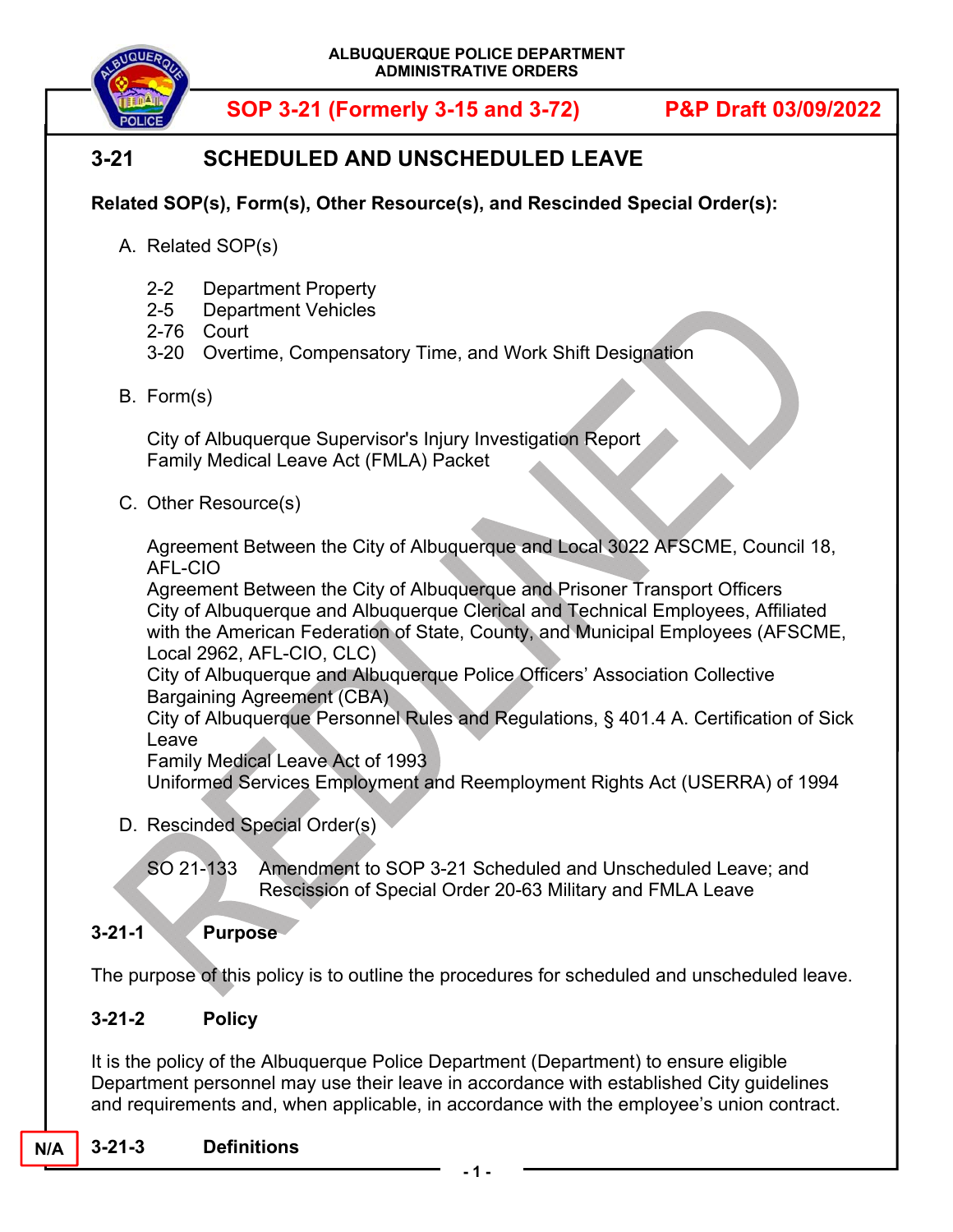|     |              | ALBUQUERQUE POLICE DEPARTMENT<br><b>ADMINISTRATIVE ORDERS</b>                                                                                                                                                                                                         |                                 |
|-----|--------------|-----------------------------------------------------------------------------------------------------------------------------------------------------------------------------------------------------------------------------------------------------------------------|---------------------------------|
|     |              | SOP 3-21 (Formerly 3-15 and 3-72)                                                                                                                                                                                                                                     | <b>P&amp;P Draft 03/09/2022</b> |
|     |              | None                                                                                                                                                                                                                                                                  |                                 |
| N/A | $3 - 21 - 4$ | <b>Union Contracts</b>                                                                                                                                                                                                                                                |                                 |
|     |              | A. Department personnel who oversee the Department's procedures on leave shall<br>adhere to the provisions outlined in the following union contracts:                                                                                                                 |                                 |
|     |              | 1. The City of Albuquerque and Albuquerque Police Officers' Association Collective<br>Bargaining Agreement (CBA);                                                                                                                                                     |                                 |
|     |              | 2. The City of Albuquerque and Albuquerque Clerical and Technical Employees,<br>Affiliated with the American Federation of State, County, and Municipal Employees;                                                                                                    |                                 |
|     |              | 3. The agreement between the City of Albuquerque and Local 3022 AFSCME,<br>Council 18, AFL-CIO; and                                                                                                                                                                   |                                 |
|     |              | 4. The agreement between the City of Albuquerque and Prisoner Transport Officers.                                                                                                                                                                                     |                                 |
| 7   | $3 - 21 - 5$ | <b>Procedures</b>                                                                                                                                                                                                                                                     |                                 |
|     |              | A. Family Medical Leave Act (FMLA) Leave                                                                                                                                                                                                                              |                                 |
|     |              | 1. Department personnel shall:                                                                                                                                                                                                                                        |                                 |
|     |              | a. Pick up an FMLA packet from City of Albuquerque Employee Relations in City<br>Hall for any non-duty disability leave and use of five (5) or more consecutive<br>days of sick leave;<br>b. Submit the FMLA packet to City of Albuquerque Human Resources Department |                                 |
|     |              | personnel for any qualifying event; and<br>c. Notify their direct supervisor and the Operations Review Section Staffing<br>Detective of their expected leave dates, prior to being placed on FMLA status.                                                             |                                 |
|     |              | 2. A Department supervisor shall ensure Department personnel who are under their<br>supervision pick up and submit an FMLA packet to City of Albuquerque Human<br>Resources Department personnel for any qualifying event.                                            |                                 |
|     |              | a. Upon notification from the employee, the employee's direct supervisor shall<br>notify the Operations Review Section Staffing Detective.                                                                                                                            |                                 |
|     |              | 3. Department personnel shall be prohibited from working overtime when they are<br>taking FMLA leave.                                                                                                                                                                 |                                 |
| 6   |              | B. Injured Light Duty (ILD) Leave                                                                                                                                                                                                                                     |                                 |
|     |              | 1. Department personnel who sustained an injury while on-duty or acquired a job-<br>related illness shall promptly notify:                                                                                                                                            |                                 |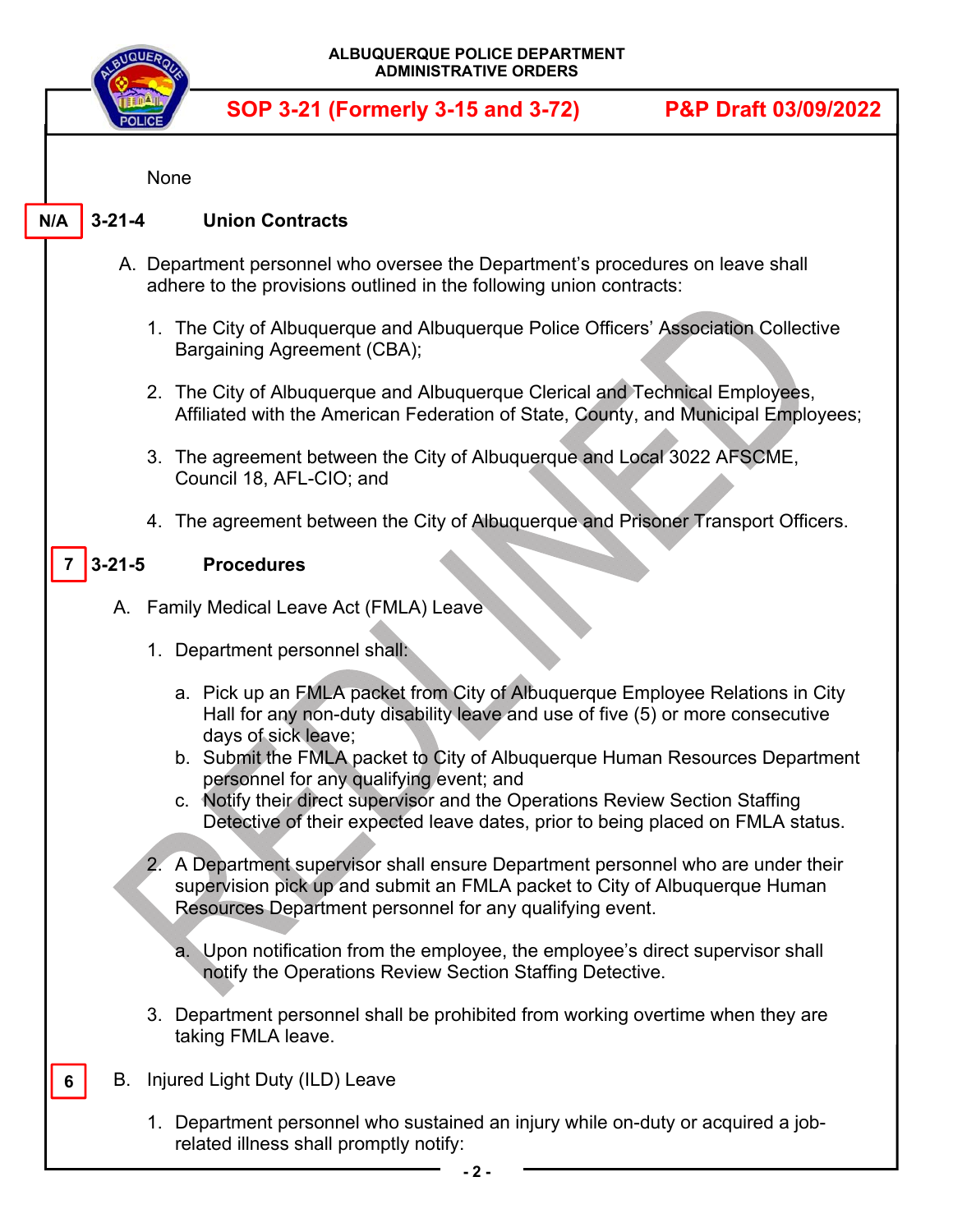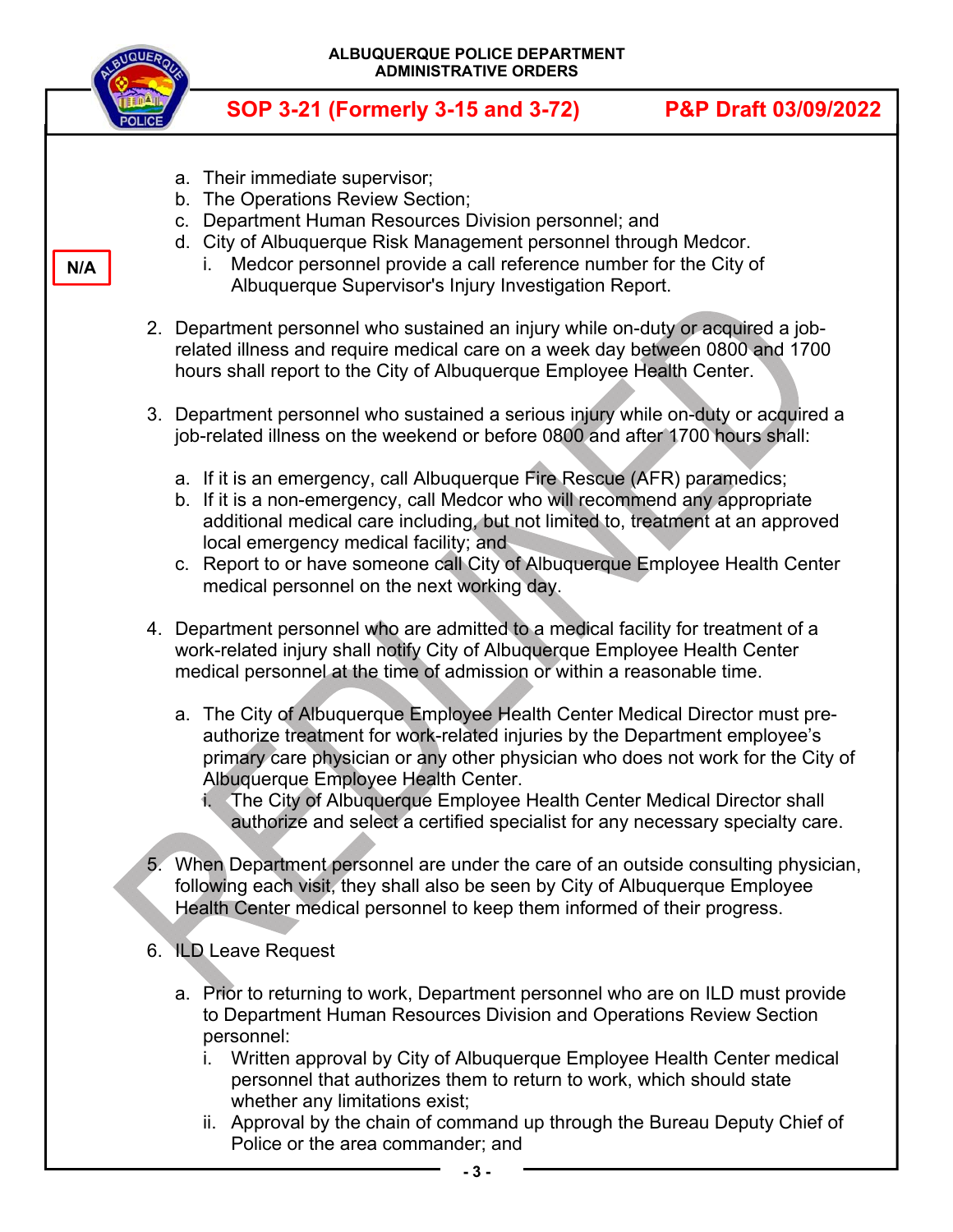

- iii. Verification of time lost by Payroll Section personnel.
- b. If the employee's attending physician authorizes them to return to full-time status and City of Albuquerque Employee Health Center medical personnel are unavailable, they shall report to their next assigned shift.
- 7. A supervisor shall:
	- a. Ensure that their employee receives the appropriate medical treatment;
	- b. Investigate the injury or job-related illness;
	- c. Complete the City of Albuquerque Supervisor's Injury Investigation Report;
	- d. Within three (3) working days from their employee's work-related injury or illness, submit the City of Albuquerque Supervisor's Injury Investigation Report through their chain of command to City of Albuquerque Risk Management Division personnel at riskmgmt@cabq.gov;
		- i. If the Department employee's work-related injury or illness does not require medical treatment, the supervisor shall indicate in the City of Albuquerque Supervisor's Injury Investigation Report "For Reporting Purposes Only," and report the injury to City of Albuquerque Risk Management Division personnel immediately or the next working day if the supervisor is completing the report after hours or during the weekend.
	- e. Document in the City of Albuquerque Supervisor's Injury Investigation Report when their employee sustains an injury due to a criminal offense;
		- i. The investigating supervisor shall include a copy of the Uniform Incident Report and, if known, the name and address of the individual who committed the crime.
	- f. Have a Crime Scene Specialist (CSS) take photographs of their employee's injuries if the injuries are a result of a criminal offense and/or if the supervisor reasonably believes that photographs are essential for the criminal case;
	- g. If their employee's injury was the result of a traffic crash or a criminal offense, submit a copy of the completed Uniform Incident Report(s), Supplemental Report(s), Uniform Crash Report(s), and the City of Albuquerque Supervisor's Injury Investigation Report to City of Albuquerque Risk Management Division personnel and notify their chain of command; and
	- h. If their employee's injury was the result of a shooting, respond to the scene to ensure that a Uniform Incident Report is completed on the officer's behalf.
		- i. The supervisor shall attach the Uniform Incident Report to the City of Albuquerque Supervisor's Injury Investigation Report.
- C. Military Leave
	- 1. Department personnel who are on active military duty shall:
		- a. Email the Operations Review Section Staffing Detective when they receive military orders, when they expect to return to military duty, and their expected leave dates;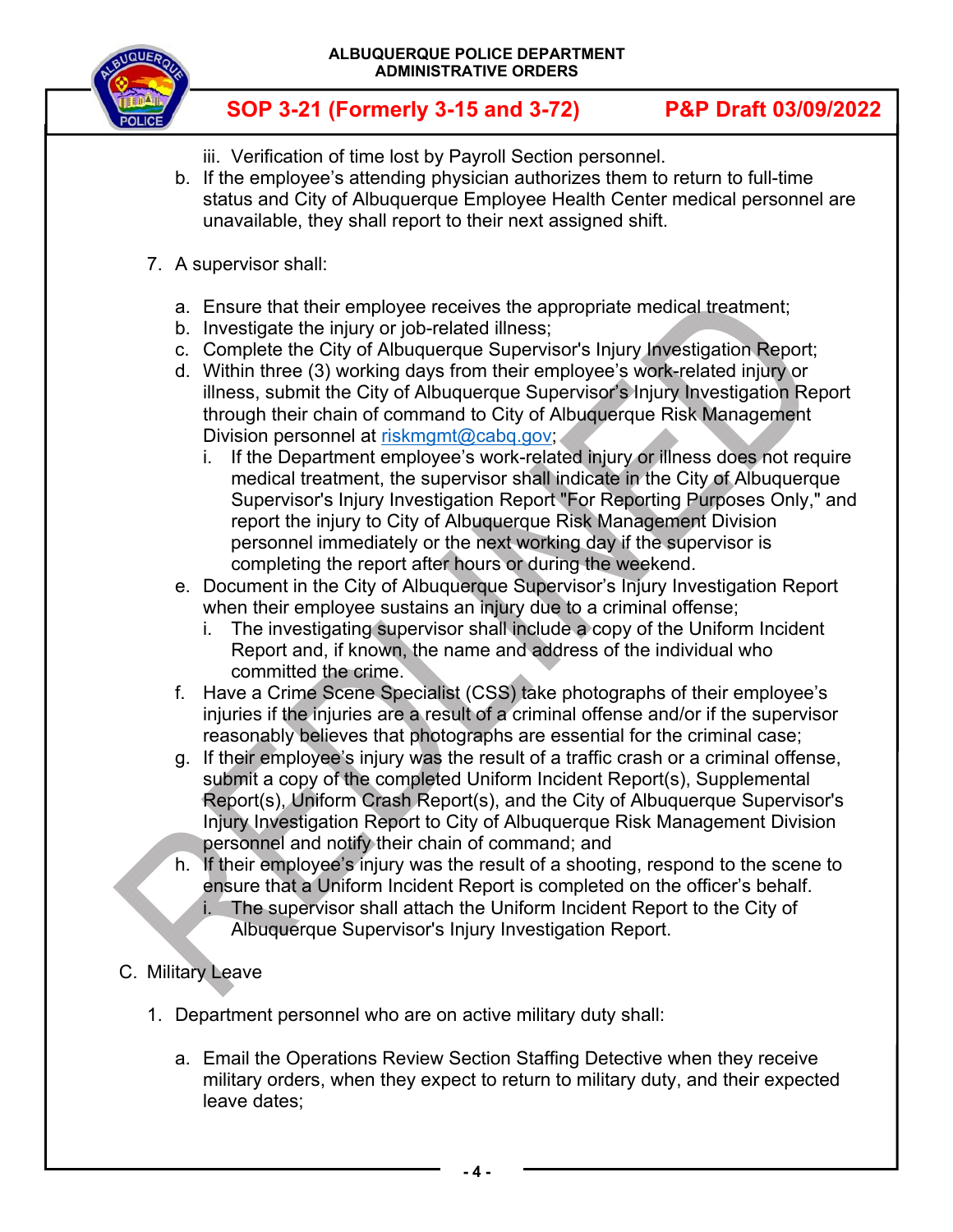



- b. Use military leave in accordance with the provisions outlined in the Uniformed Services Employment and Reemployment Rights Act (USERRA) and their union contract;
	- i. Paid military leave shall be the preferred method of compensation.
- c. Be authorized to use their compensatory time or vacation leave after their military leave has been exhausted.
	- i. Department personnel may also use hazard pay as long as they have accrued more than eight-hundred (800) hours.
- d. Be allowed to attend regularly scheduled drills;
- e. Notify their immediate supervisor and Payroll Section personnel of their anticipated absences, including regularly scheduled drills at the beginning of the federal fiscal year (October 1st);
	- i. The employee's immediate supervisor and Payroll Section personnel may request for their commander or non-commissioned officer-in-charge (NCOIC) to list the planned training activities in a memorandum.
	- ii. When scheduled drill dates change on short notice, Department personnel must provide documentation of the change in drill dates to Payroll Section personnel from their military supervisor.
- 2. When Department personnel receive active military orders, the following procedures shall be completed in this order:
	- a. If the active military orders last longer than fourteen (14) days but less than thirty (30) days, Department personnel shall park their Department-issued vehicle at the City of Albuquerque Pino Yards by placing the keys in the appropriate drop box, and shall notify the Operations Review Section Fleet Manager, consistent with SOP Department Vehicles;
	- b. Department personnel shall take a copy of the military orders to Payroll Section personnel;
		- i. Payroll Section personnel shall inform Property Unit personnel of the change in status.
		- ii. Payroll Section personnel shall notify City of Albuquerque Risk Management Division personnel to remove the employee's name from the random drug test pool if orders exceed five (5) days.
		- iii. Payroll Section personnel shall notify the Military Liaison Officer of the military orders.
	- c. Department personnel shall turn in Department-issued equipment to Property Unit personnel, if the military orders last longer than thirty (30) days, consistent with SOP Department Property;
	- d. If active military orders are extended, Department personnel shall inform Payroll Section personnel and the Military Liaison Officer;
	- e. Department personnel shall send a copy of the extended military orders to Payroll Section personnel;
		- i. City of Albuquerque health insurance benefits cease unless the Department employee continues to pay their portion of the benefit.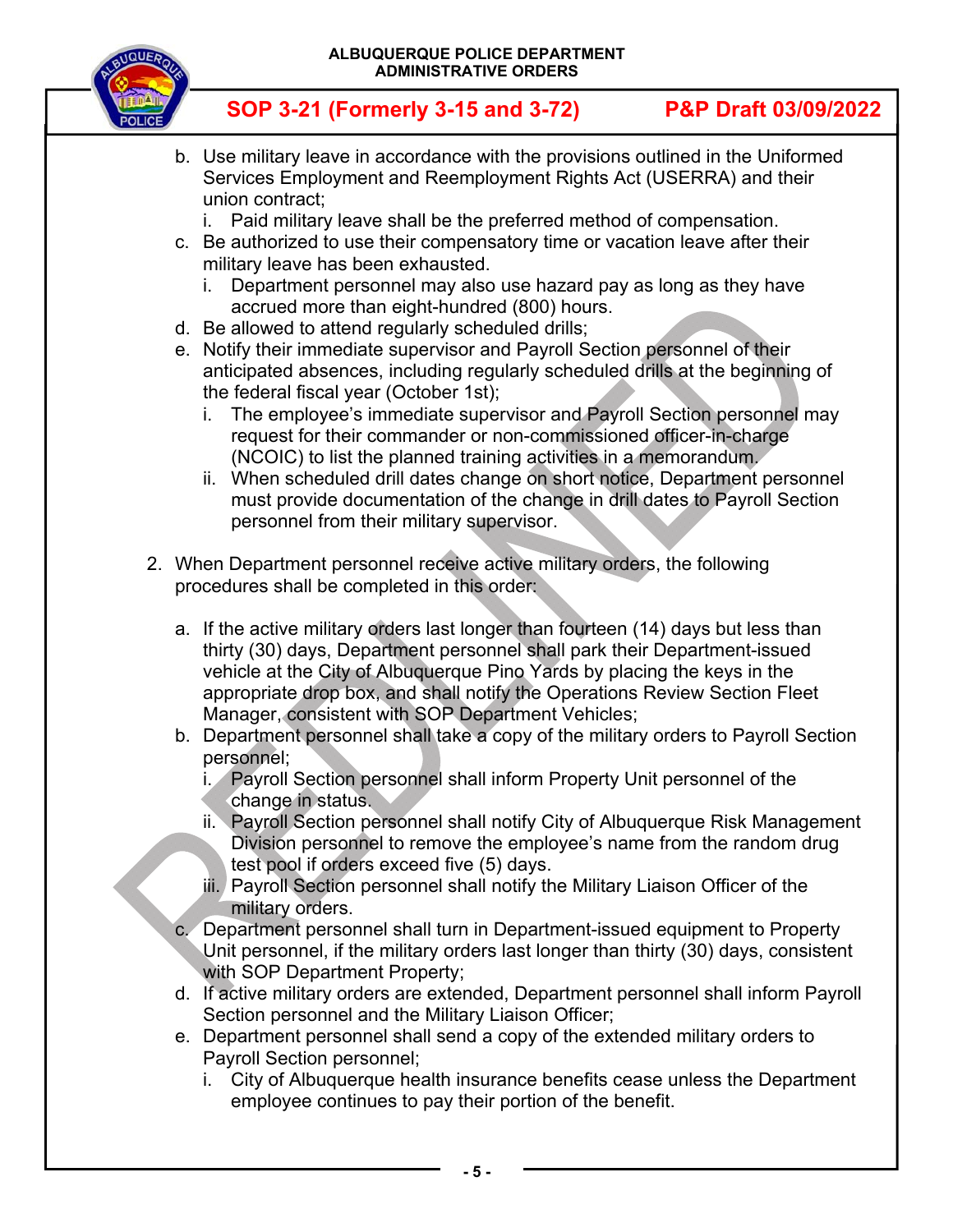

- 3. When Department personnel return from active military duty and/or re-acclimation time, the following procedures shall be completed in this order:
	- a. Department personnel shall report to Payroll Section personnel to obtain a check-in procedure list;
	- b. Department personnel shall provide a copy of any amended orders to Payroll Section personnel, specifically orders ending earlier than previously scheduled;
		- 4. Payroll Section personnel shall inform Internal Affairs Professional Standards Division personnel, City of Albuquerque Risk Management Division personnel, and the Advanced Training Unit sworn personnel of the employee's return from active military duty.
		- ii. Department personnel shall contact the Military Liaison Officer for questions or concerns;
		- iii. Consistent with the City of Albuquerque's Substance Abuse Policy, Department personnel who have been on an active military status for a period of ninety (90) days or more shall complete a drug test at the earliest opportunity;
		- iv. Upon completion of the drug test, Department personnel shall report to Advanced Training Unit personnel if they are an officer, or shall report to their supervisor if they are a civilian employee;
		- v. When the results of the drug test are received, for sworn personnel, Operations Review Section personnel shall notify the employee, the Military Liaison Officer, and Property Unit personnel; and
		- vi. Pursuant to USERRA, Department personnel shall be authorized to use reacclimation time based on length of deployment.
			- 1. If Department personnel choose to take re-acclimation time, it shall be used prior to returning from active military duty.
			- 2. When taking re-acclimation time, Department personnel may also use vacation leave and/or compensatory time.
- 4. Department personnel shall be authorized to use military leave with pay in accordance with the City of Albuquerque Merit System Ordinance and their union contract.
	- a. Department personnel who request to use military leave with pay shall notify Court Services Unit personnel of the anticipated absence, consistent with SOP Court.
		- i. This includes using military leave to cover monthly drills and deployment.
	- b. If orders are received in less than forty-eight (48) hours' notice, the Department employee's supervisor may provide notice to Court Services Unit personnel on their behalf.
		- i. Department personnel shall notify their supervisors and Payroll Section personnel of expected active-duty military requirements as soon as possible.
			- 1. Time coded as military leave shall not count towards completion of the Department employee's twelve (12) month probation.
			- 2. Department seniority shall not be affected due to military leave.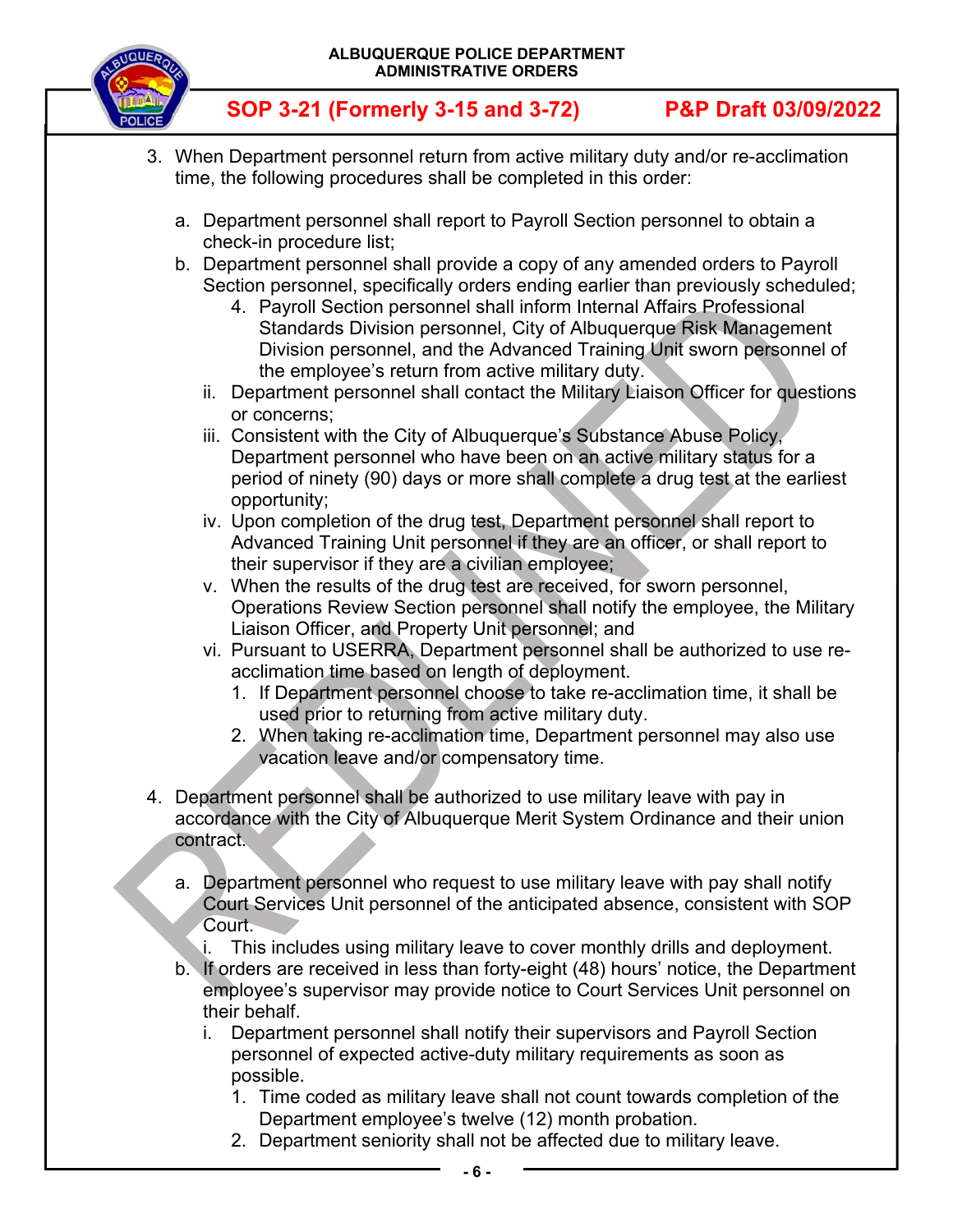

**6** 

- c. The Department employee's military orders must include travel time in order to claim it as military leave.
- 5. The Military Liaison Officer shall:
	- a. Be appointed by the Chief of Police;
	- b. Be both sworn personnel and a commissioned officer in the guard/reserve;
	- c. Ensure participation and be familiar with employee support that is provided by the guard and reserve programs; and
	- d. Be available to coordinate and resolve problems between a Department supervisor or military supervisor and their employee at the lowest, most informal level possible, in addition to their normal duties.
		- i. If the Military Liaison Officer is unable to resolve the problem, they shall refer the issue to the Operations Review Division Commander.
	- 6. A Department supervisor shall:
		- a. In accordance with federal and state laws, make every effort to support Department personnel who need to be absent from work for reserve training by ensuring that they are allowed the required time-off;
		- b. Allow Department personnel who receive military orders for reserve training to use their military leave for any activity or training in order to cover training time; and
		- c. Not prohibit their employee from using their military leave when their military orders for reserve training are unavailable at the time of departure.
- D. Sick Leave
	- 1. Department personnel shall be authorized to use accumulated sick leave for a nonduty disability or illness, or they may request leave for a non-duty disability or illness in accordance with the provisions in their union contract.
		- a. Department personnel who exhaust their accumulated sick leave may request in writing to take additional leave by using their accrued vacation leave, accrued compensatory time, or leave without pay as covered under FMLA.
		- b. Department personnel who are absent for ten (10) consecutive work days or more who use sick leave or non-duty disability leave to cover the absence shall report to the City of Albuquerque Employee Health Center and may be required to undergo an examination by medical personnel prior to returning to work.
		- c. If required, Department personnel shall complete an FMLA packet prior to returning to work.
		- d. The Department employee's supervisor shall ensure that a leave request is submitted for each pay period.
	- 2. The Department shall consider a Department employee's use of sick leave as acceptable if it is within forty-four percent (44%) of the amount of leave they accrue within one (1) year.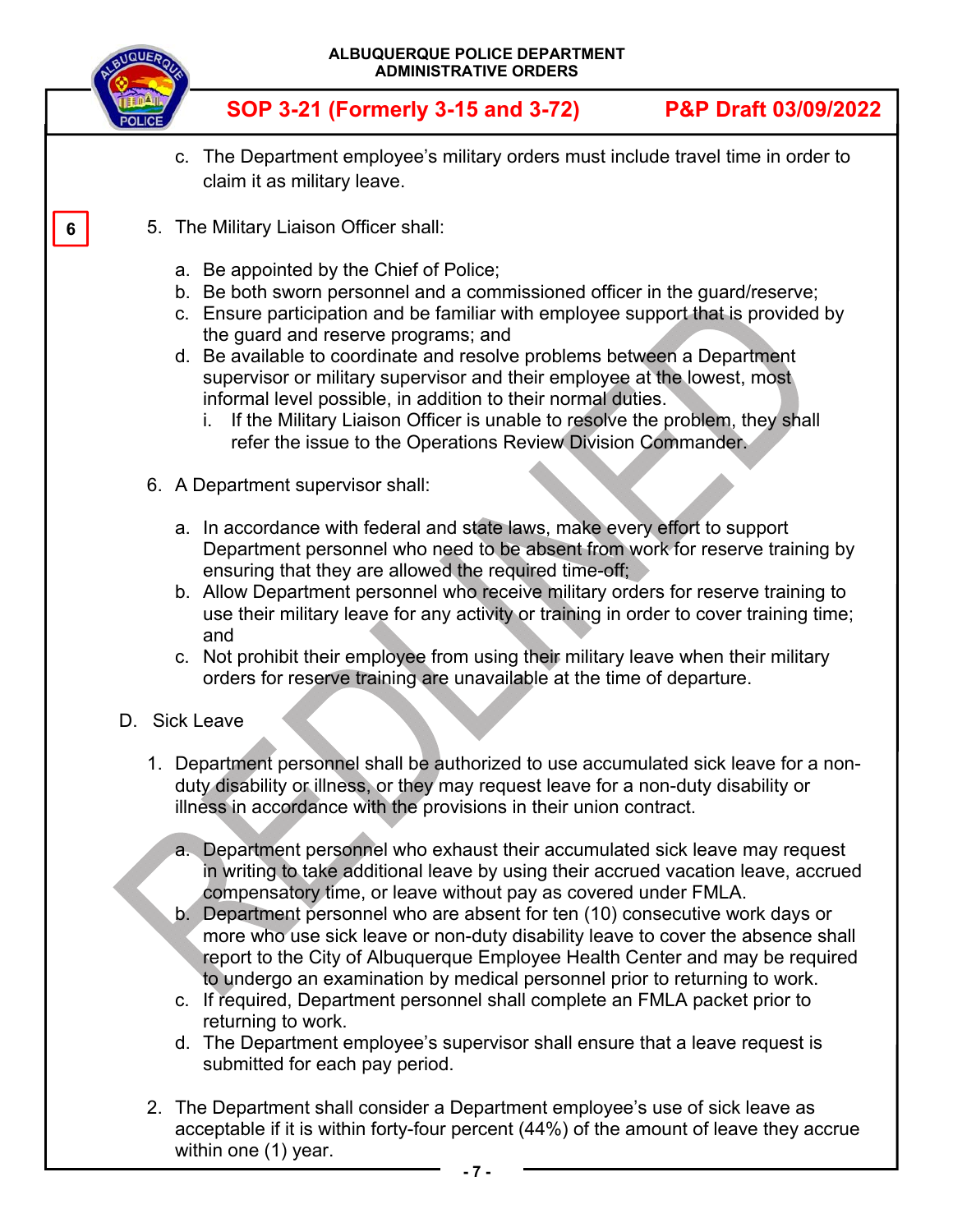

**N/A** 

**SOP 3-21 (Formerly 3-15 and 3-72) P&P Draft 03/09/2022**

- a. Department personnel who use more than forty-four percent (44%) of the sick leave that they accrue within one (1) year as overutilization and shall be just cause for disciplinary action.
	- i. When Department personnel exceed this amount, they shall provide documentation of all absences for a non-duty disability or illness, consistent with City of Albuquerque Personnel Rules and Regulations, § 401.4 A.
	- ii. Department personnel whose employment is protected under FMLA or who use sick leave that exceeds this amount shall be exempt from disciplinary action.
- 3. Department personnel must have accrued more than five hundred (500) hours before they can donate sick leave to another employee.
- E. Vacation Leave and Compensatory Time
	- 1. A supervisor shall ensure minimum staffing levels are maintained when approving or denying vacation leave and compensatory time requests, consistent with SOP Overtime, Compensatory Time, and Work Shift Designation (refer to SOP Overtime, Compensatory Time, and Work Shift Designation for sanction classifications and additional duties).
		- 2. Department personnel are prohibited from donating or transferring compensatory time to another employee.
- F. Other Circumstances Involving Leave
	- 1. Leave without Pay
		- a. Department personnel who have a scheduled medical procedure, such as corrective surgery, physical therapy, or for pregnancy, must advise their supervisor.
			- i. Department personnel who are unable to perform their assigned duties because of pregnancy or a non-duty disability may use their accrued sick leave, vacation leave, or compensatory time, or they may request additional leave without pay in accordance with the City of Albuquerque Merit System Ordinance, City of Albuquerque Personnel Rules and Regulations, and/or applicable union contracts.
			- ii. A supervisor shall approve all requests for leave without pay for five (5) days or less.
				- 1. Department personnel shall obtain approval from the Chief of Police to take leave without pay when it is for more than five (5) days.
				- 2. The Department employee shall refer to their union contract because it may provide variances for leave without pay.
	- 2. Paid Leave Status

**- 8 -**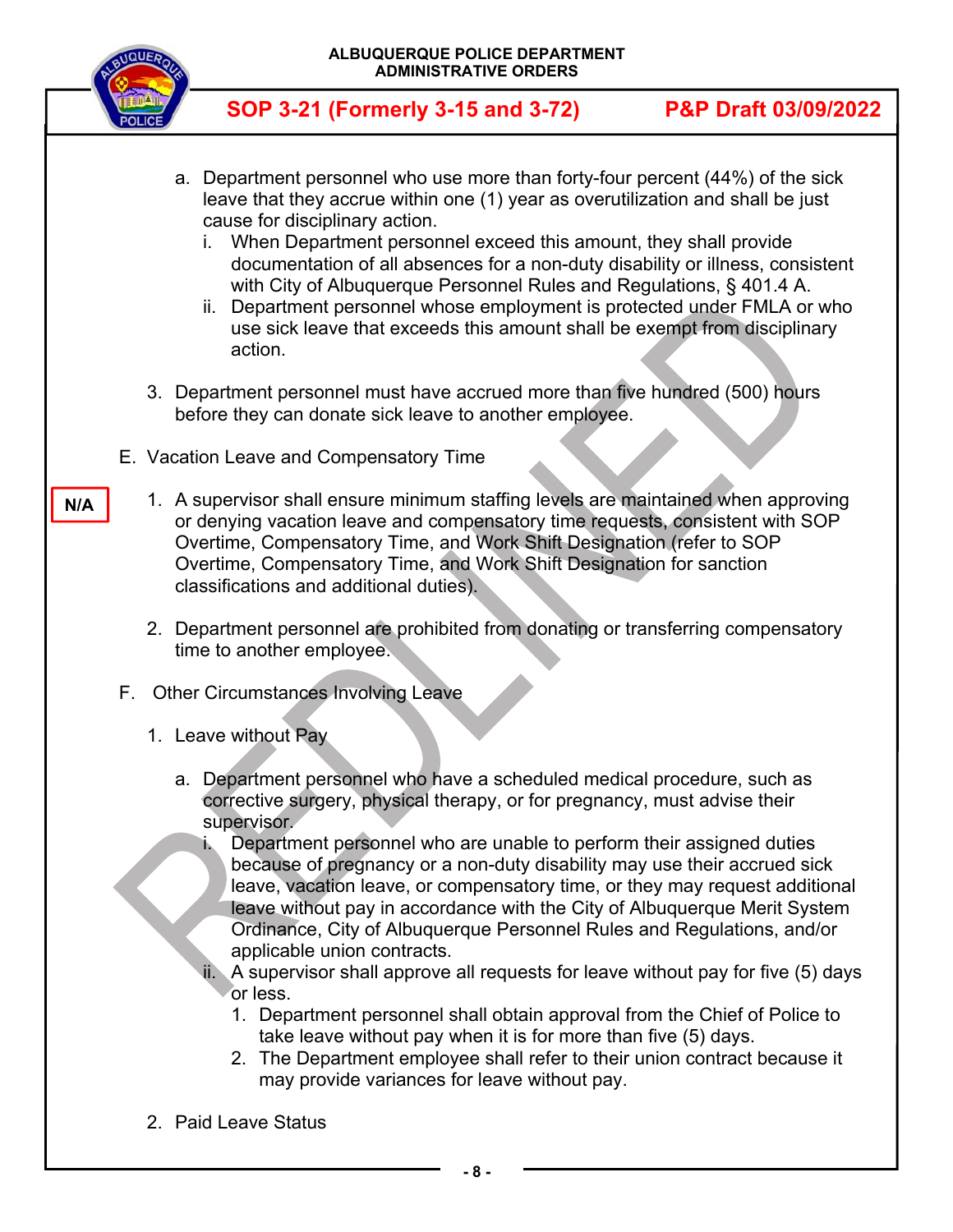

- a. Department personnel shall not submit and supervisors shall not approve any documentation that indicates Department personnel are on more than one (1) type of paid leave status for the same work period at any given time.
	- i. The only exception to this rule is when Department personnel are on paid leave and working Chief's Overtime (COT).

#### **3-21-6 Training**

- A. Department personnel who return to a full-time status after taking leave for thirty (30) days or more shall immediately notify the Operations Review Section Staffing Detective, Payroll Section personnel, and Department Human Resources Division personnel.
	- 1. The Operations Review Section Staffing Detective shall direct the employee to contact Advanced Training Unit personnel about their return to work.
	- 2. The Advanced Training Unit Sergeant shall ensure that the Department employee is current in all required advanced training.
		- a. If the Department employee missed any required advanced training during their absence, the Advanced Training Unit Sergeant shall schedule for the Department employee to make up the training as soon as practicable.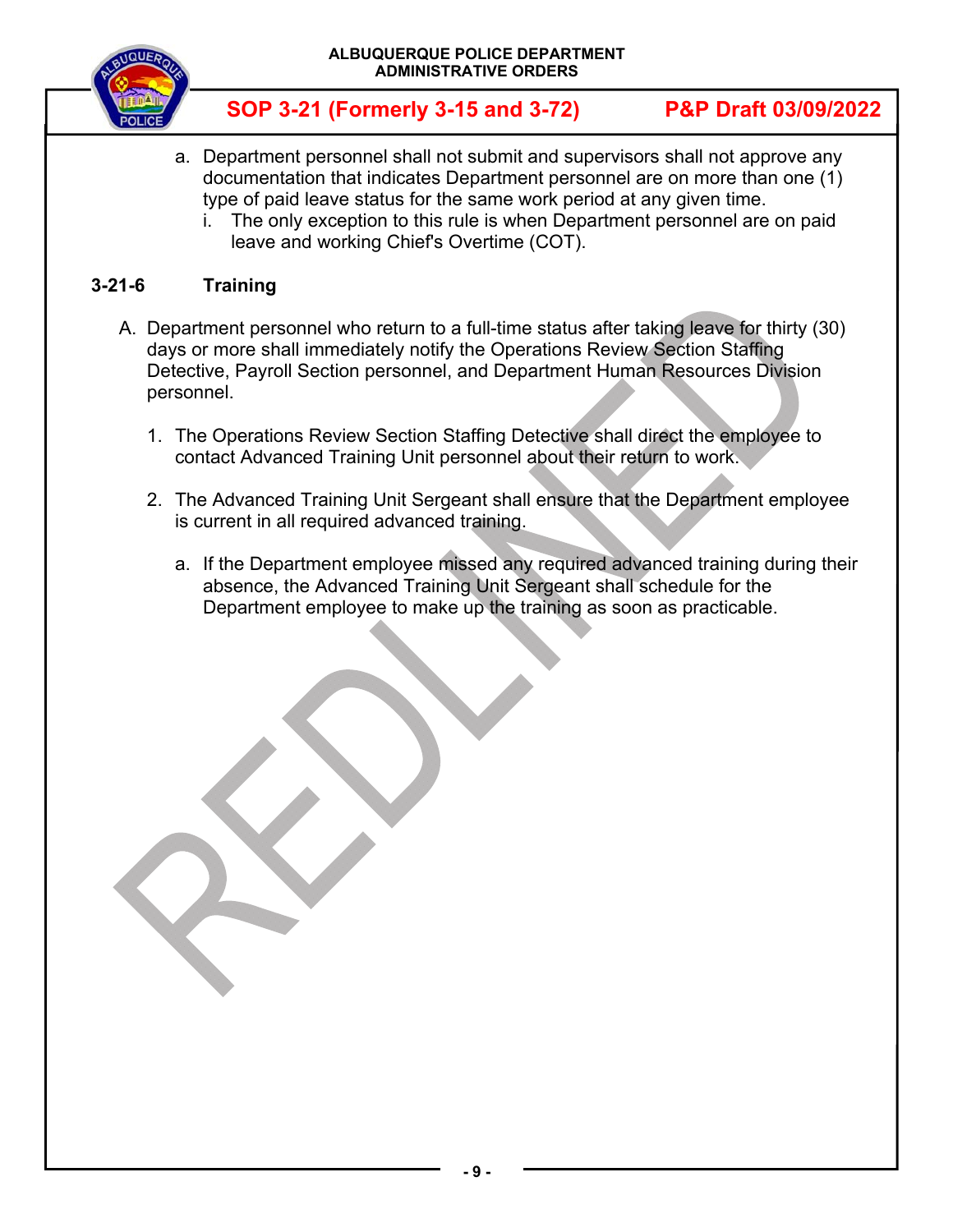

# **3-21 SCHEDULED AND UNSCHEDULED LEAVE**

**Related SOP(s), Form(s), Other Resource(s), and Rescinded Special Order(s):** 

### A. Related SOP(s)

- 2-2 Department Property
- 2-5 Department Vehicles<del>2-76 COURT</del>
- 2-57 Use of Force: Review and Investigation by Department
- 2-76 Court 2-2 DEPARTMENT PROPERTY
- 3-20 Oevertime, Ceompensatory Ttime, and W<del>w</del>ork Sshift Deesignation
- 2-76 COURT

**22 DEPARTMENT PR** 

#### B. Form(s)

City of Albuquerque Supervisor's Injury Investigation Report Family Medical Leave Act (FMLA) Packet City of Albuquerque Supervisor's Injury Investigation Report

C. Other Resource(s)

Agreement Between the City of Albuquerque and Local 3022 AFSCME, Council 18, AFL-CIO

Agreement Between the City of Albuquerque and Prisoner Transport Officers City of Albuquerque and Albuquerque Clerical and Technical Employees, Affiliated with the American Federation of State, County, and Municipal Employees (AFSCME, Local 2962, AFL-CIO, CLC)

City of Albuquerque and Albuquerque Police Officers' Association Collective Bargaining Agreement (CBA)

City of Albuquerque Personnel Rules and Regulations, § 401.4 A. Certification of Sick Leave

Family Medical Leave Act of 1993 Uniformed Services Employment and Reemployment Rights Act (USERRA) of 1994 )

D. Rescinded Special Order(s)

SO X Subject 20-63 Military and FMLA Leave SO 21-133 Amendment to SOP 3-21 Scheduled and Unscheduled Leave; and Rescission of Special Order 20-63 Military and FMLA Leave

# **3-21-1 Purpose**

The purpose of this policy is to establish quidelines andoutline the procedures rules for scheduled and unscheduled leave. This policy also covers the steps for officers in the military for attending drill, trainings and deployments.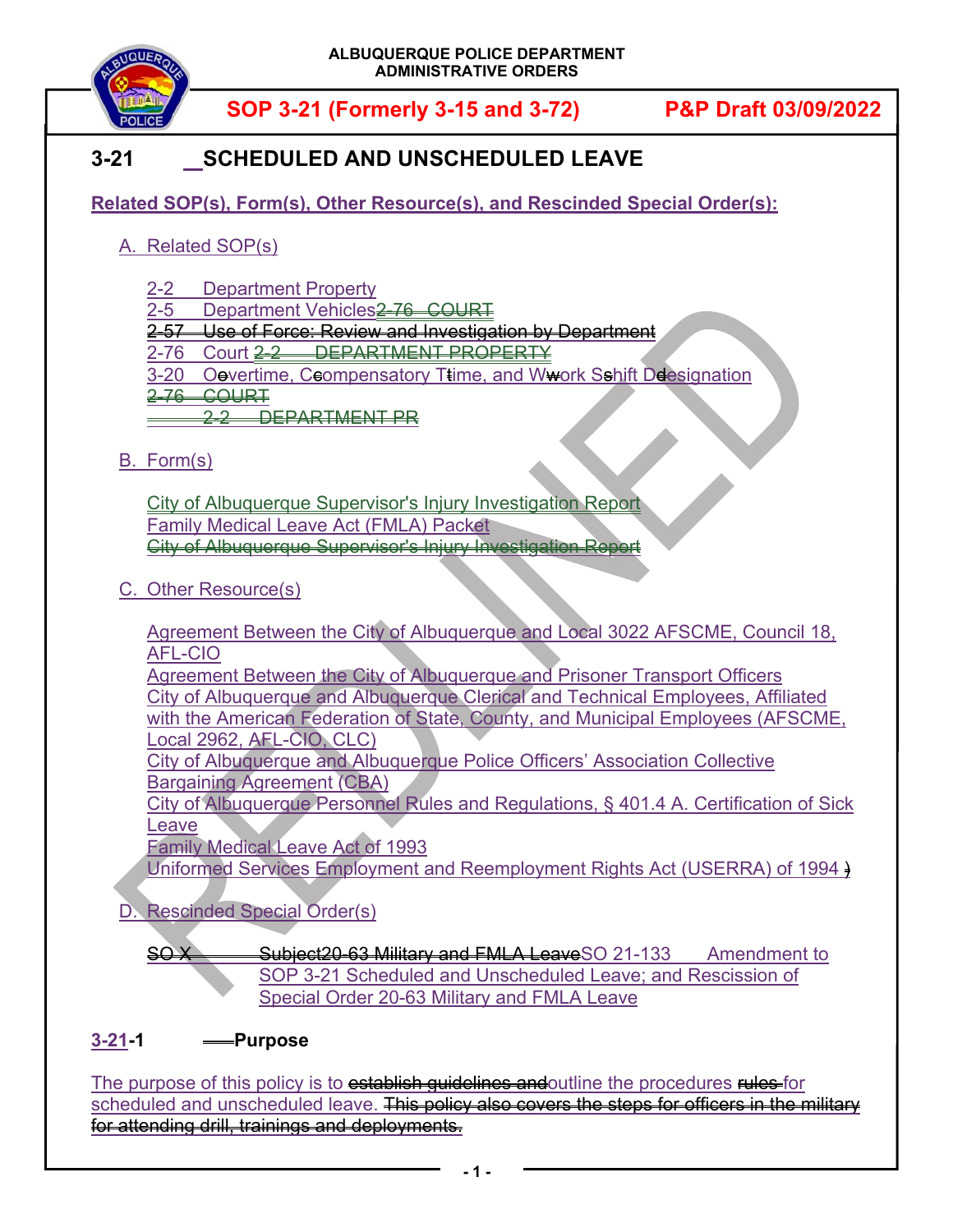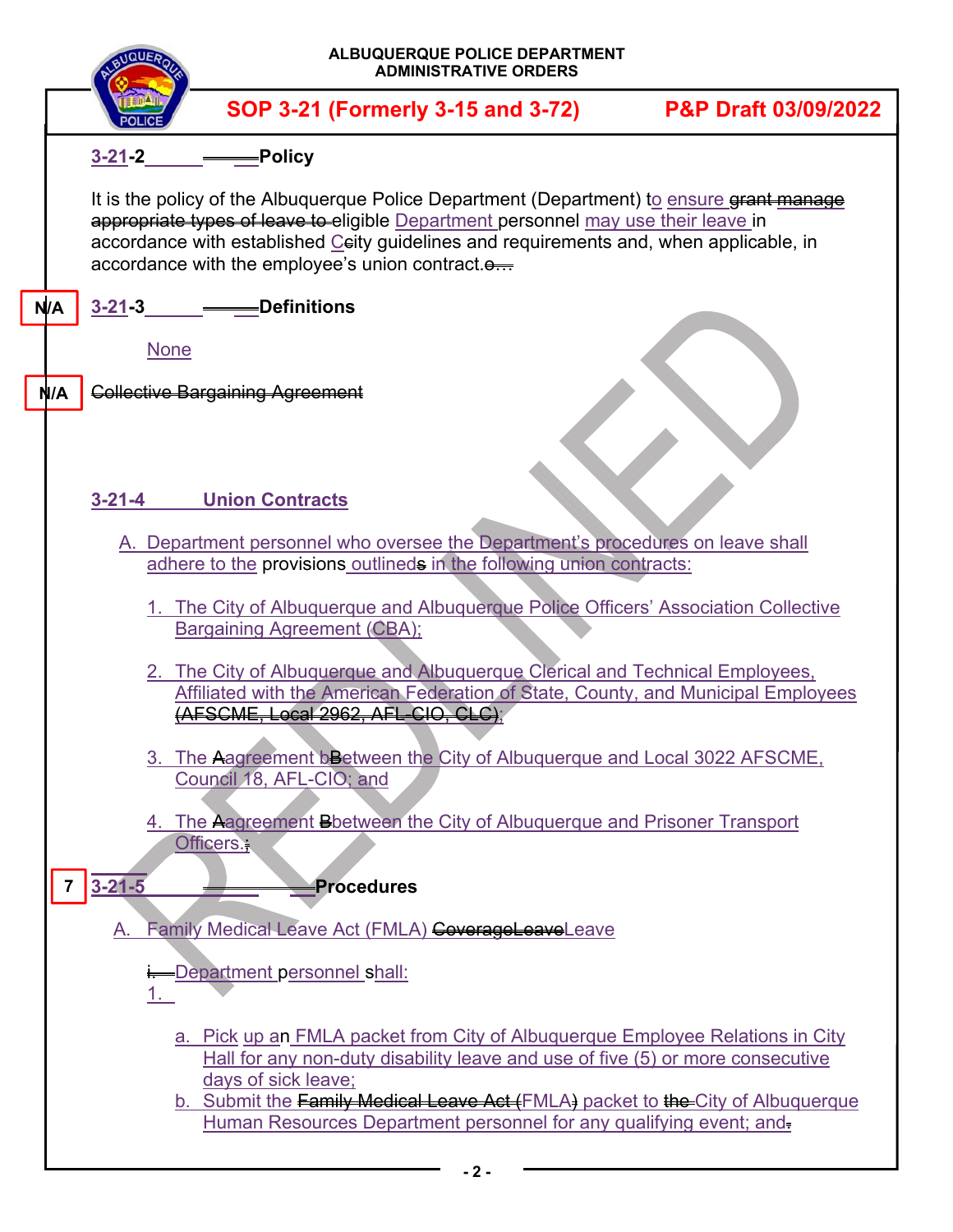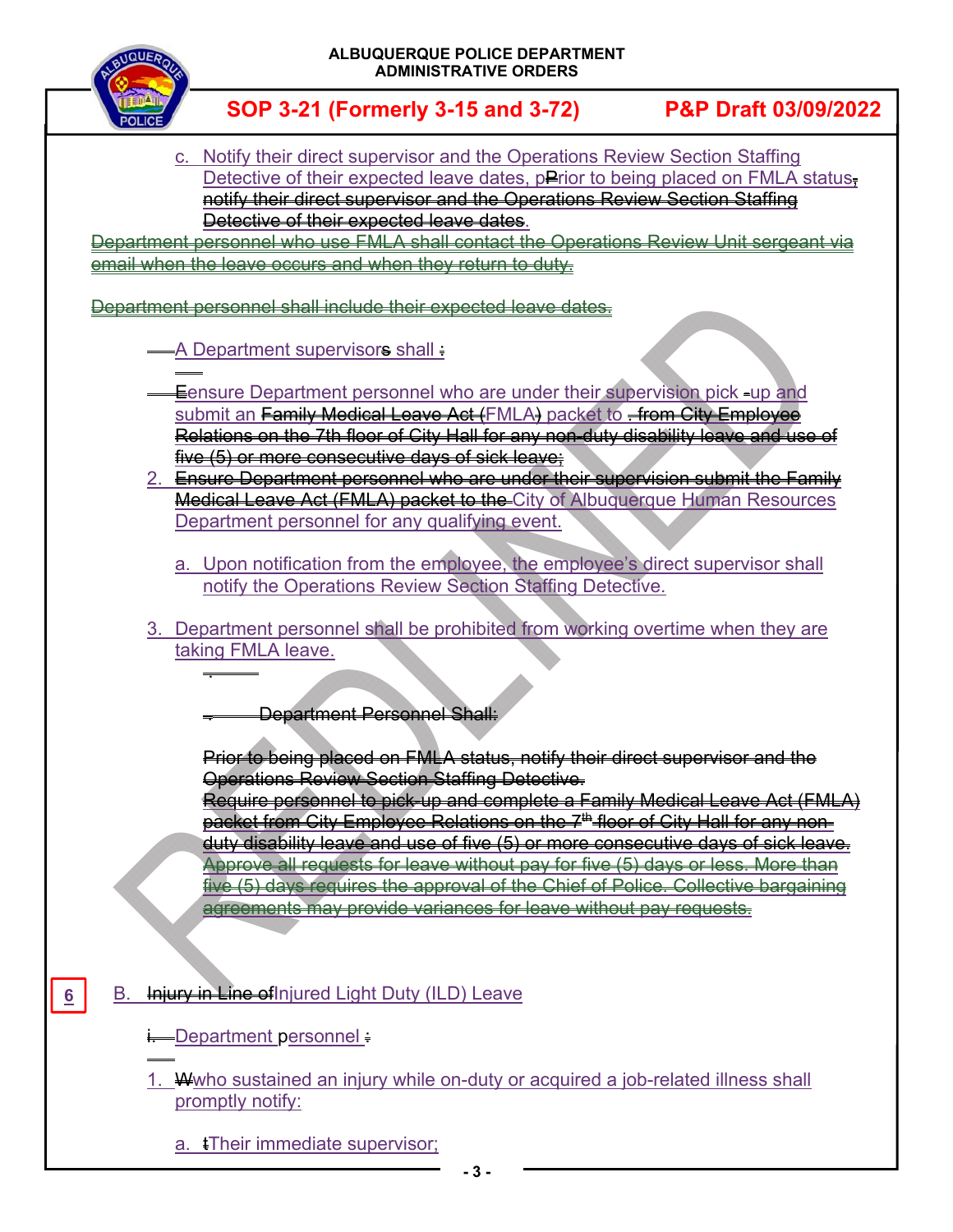|     | ALBUQUERQUE POLICE DEPARTMENT<br><b>ADMINISTRATIVE ORDERS</b>                                                                                                                                                                                                                                                                                                                                                                                              |                                 |
|-----|------------------------------------------------------------------------------------------------------------------------------------------------------------------------------------------------------------------------------------------------------------------------------------------------------------------------------------------------------------------------------------------------------------------------------------------------------------|---------------------------------|
|     | SOP 3-21 (Formerly 3-15 and 3-72)                                                                                                                                                                                                                                                                                                                                                                                                                          | <b>P&amp;P Draft 03/09/2022</b> |
|     | b. The Operations Review Section;<br>and Department the Human Resources Section Division personnel; and-<br><u>c.</u><br>On-the-job, injuries or job-related illnesses shall also be reported to City of<br>d.<br>Albuquerque Risk Management personnel through MedecGor.                                                                                                                                                                                  |                                 |
| N/A | MedeCcor will personnel will provide a call reference number for the City of<br>Albuquerque Supervisor's Injury Investigation Report.                                                                                                                                                                                                                                                                                                                      |                                 |
|     | 2. Department personnel Whe-who aresustained an injuryed while on-duty or<br>acquired a job-related illness and require medical care on a week day between<br>0800 and 1700 hours on weekdays shall report to the City of Albuquerque<br><b>Employee Health Center.</b>                                                                                                                                                                                    |                                 |
|     | 3. Department personnel Who who arewere seriously injured or who sustained if<br>thean injury sustained a serious injury while on-duty or acquired a job-related illness<br>eccurreds after on the weekend afteror before the hours of 0800 and after 1700<br>hours or on weekends they shall:                                                                                                                                                             |                                 |
|     | a. If it is an emergency, call Albuquerque Fire and Rescue (AFR) paramedics;<br>b. If it is a Nenon-Eemergency, call MedecCor who will recommend any appropriate<br>additional medical care including, but not limited to, treatment at an approved<br>local medical emergency medical facility; and<br>Report to, or have someone call, City of Albuquerque the Employee Health<br>Center medical staff personnel on the next working day.<br>$C_{\cdot}$ |                                 |
|     | e. Department personnel Who who are admitted to a hospital medical facility for<br>treatment of an injury sustained (a work-related injury?when?), mustshall notify the<br>medical doctor for the City of Albuquerque's Employee Health Center medical<br>personnel, or their representative, must be notified at the time of admission or                                                                                                                 |                                 |
| 4.  | within a reasonable time.<br>The City of Albuquerque Employee Health Center Medical Director must pre-                                                                                                                                                                                                                                                                                                                                                     |                                 |
|     | authorize treatment for work--related injuries by the Department<br>personnelemployee's primary care physicians or any other physicians who<br>does not work for the not on the staff of the City of Albuquerque Employee<br><b>Health Center.</b><br><u>a.</u>                                                                                                                                                                                            |                                 |
|     | The City of Albuquerque Employee Health Center Medical Director shall<br>authorize and select a certified specialist if treatment by a certified specialist<br>is requiredfor any necessary specialty care.                                                                                                                                                                                                                                                |                                 |
|     | 5. When Department personnel are under the treatment by care of an outside<br>consulting physician, following each visit, they shall also be seen by the City of<br>Albuquerque Employee Health Center medical staffpersonnel following each visit                                                                                                                                                                                                         |                                 |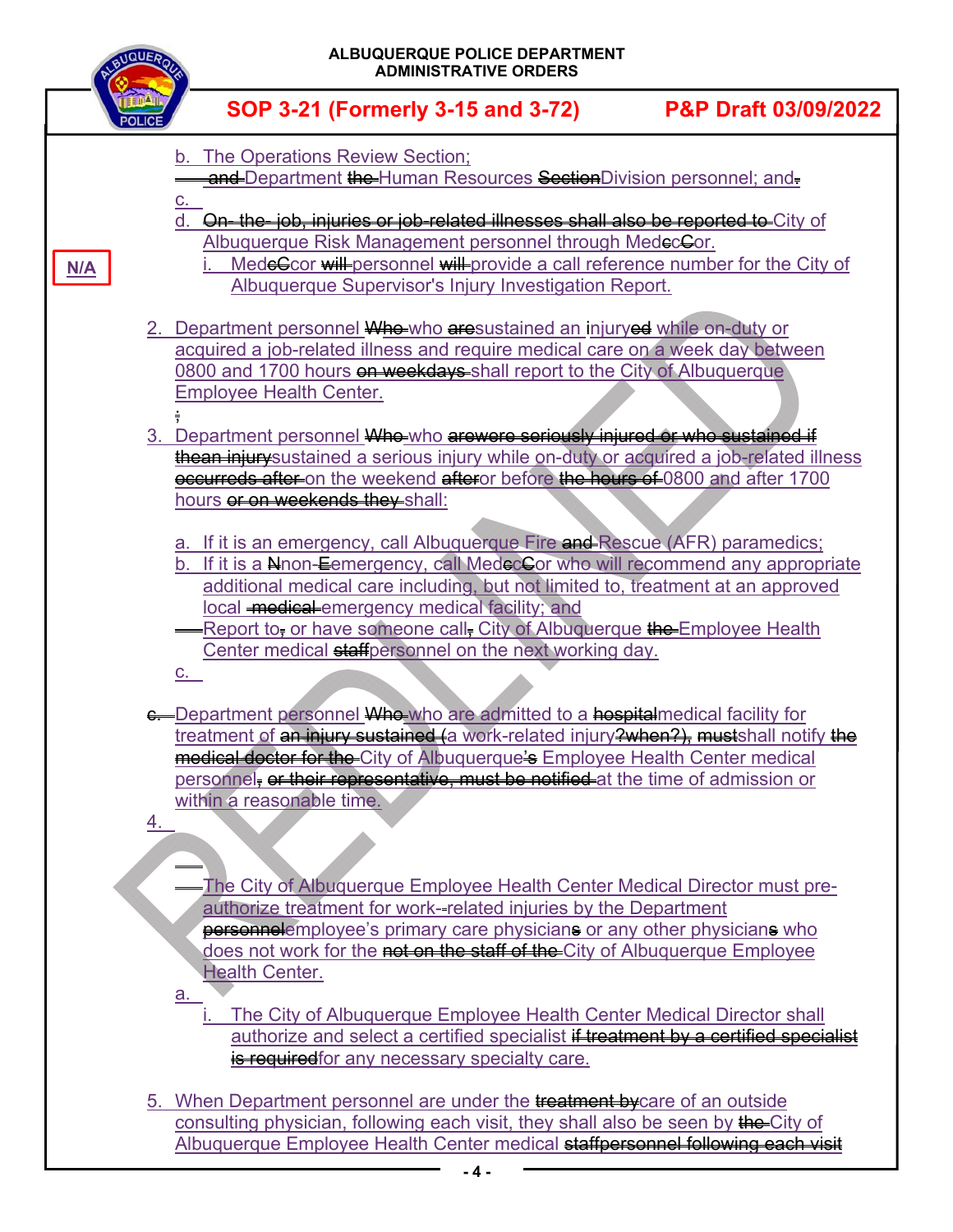

with the consulting physician personnel in order that for the City of Albuquerque **Employee Health Center to stay**to keep them remains informed of their progress.

- 6. **Completion of ILD Leave Request for ILD** 
	- a. Prior to returning to work, Department Ppersonnel who are on ILD must reportprovide to Department the Department Human Resources Division (HR) and Operations Review Section-prior to returning to work personnel:. This requires:
		- i. Written approval by the City of Albuquerque Employee Health Center medical staffpersonnel allowing personnel that authorizes them to return to work, which should<del>, and </del>state whethering what, if any, limitations exist;
		- ii. Approval by the chain of command up through the  $\theta$ Bureau  $\theta$ Deputy  $\theta$ Chief of Police or the area commander; and
		- iii. Verification of time lost by Police Payroll Section personnel.
	- b. If the employee's attending physician releases personnel backauthorizes them to return to full-time status and<del>full duty during a time when the medical staff of</del> the City of Albuquerque Employee Health Center is medical personnel are not unavailable, they personnel shall report to their next assigned shift.
- 7. A Ssupervisor's shall:

 $\overline{a}$ 

- a. Ensure that their employee receives the appropriate medical treatment is obtained by the injured employee by (fill in the blank) (How do you verify this?);
- b. Investigate the injury or job-related illness; and
- c. Ceomplete the City of Albuquerque Supervisor's Injury Investigation Report;
	- Within three (3) working days from their employee's work-related injury or illness, If the injury or job-related illness does not require medical treatment, the supervisor shall mark the report for "reporting purposes only," and report the injury to Risk Management immediately, or the next working day if after hours or on weekends.
- d. Ssubmit Thisthe City of Albuquerque Supervisor's Injury Investigation rReport must be submitted through their chain of command to City of Albuquerque the Claims Validation UnitRisk Management Division personnel at riskmgmt@cabq.gov-within three (3) working days:
	- If the Department employee's work-related injury or illnessthe injury or jobrelated illness does not require medical treatment, the supervisor shall indicate in the City of Albuquerque Supervisor's Injury Investigation Reportreport "For Reporting Purposes Only," and report the injury to City of Albuquerque Risk Management Division personnel immediately, or the next working day if the supervisor is completing the **City of Albuquerque** Supervisor's Injury Investigation Report after hours or during the weekend.

 Have a Crime Scene Specialist (CSS) take photographs taken by (someone) a Crime Scene Specialist (CSS) of their employee's injuries sustained by Department personnel i. If the injuries are a result of a criminal offense and/or if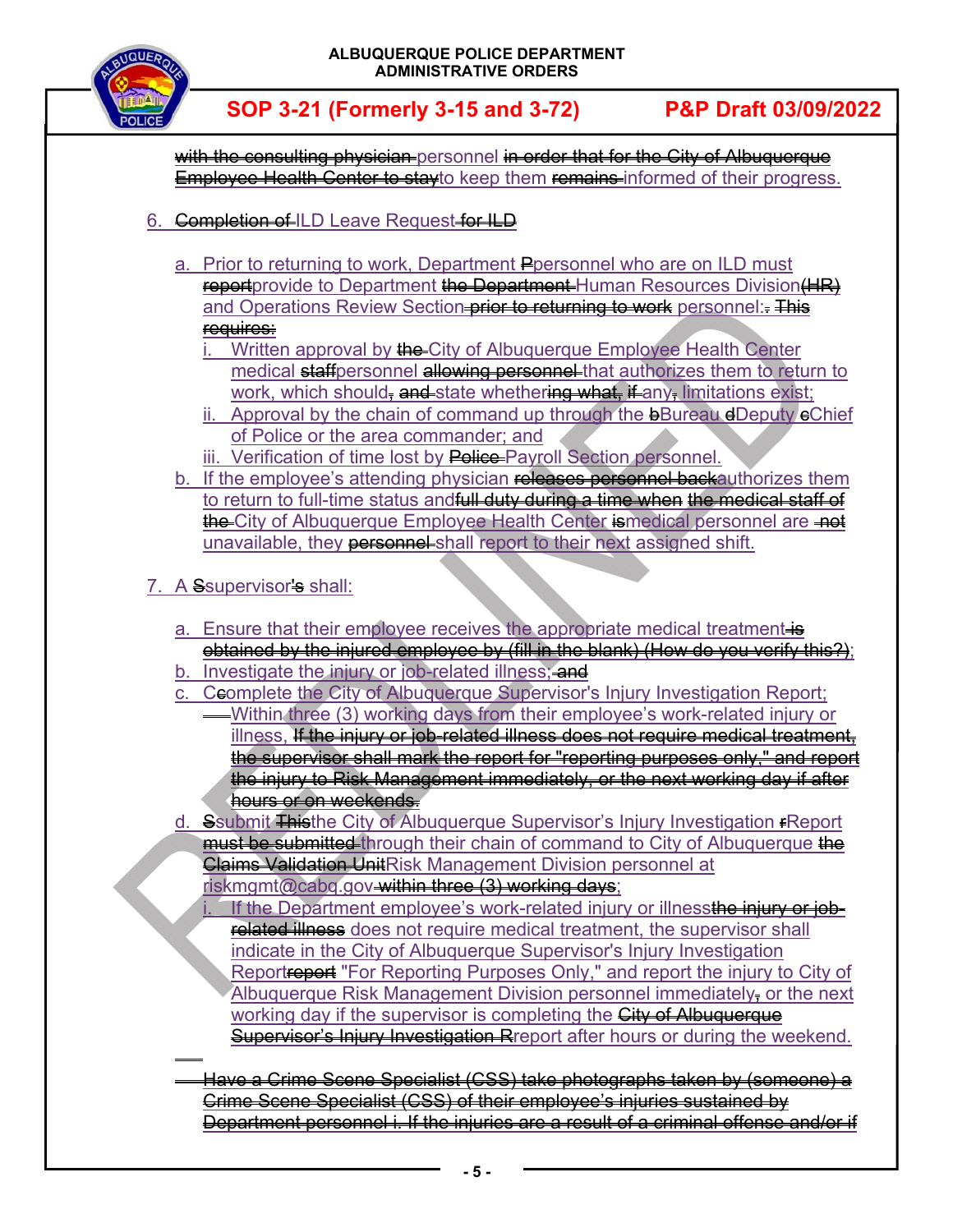|               |             | <b>ALBUQUERQUE</b><br><b>ADMINIST</b>                                                                                                                     |
|---------------|-------------|-----------------------------------------------------------------------------------------------------------------------------------------------------------|
| <b>POLICE</b> |             | SOP 3-21 (Formerly 3                                                                                                                                      |
|               | $e_{\perp}$ | the supervisor reasonably bel<br>ease;<br>Document in the City of Albud<br>when Department personnel<br>a criminal offense;<br>The investigating supervis |
|               |             | shall include a copy of the<br>the name and address of                                                                                                    |
|               |             | name and address if know                                                                                                                                  |
|               | f. _        | Have a Crime Scene Speciali                                                                                                                               |
|               |             | injuries if the injuries are a res<br>reasonably believes that phot<br>g. If their employee's injury was                                                  |
|               |             | Ssubmit a copy of the comple<br><u>a result of a traffic crash or a</u>                                                                                   |
| N/A           |             | <u> Albuquerque Supervisor's Inj</u><br><u>Albuquerque Risk Manageme</u><br><b>viaand notify their chain of co</b>                                        |
|               | <u>h. </u>  | If their employee's Respond t<br>result of a shooting, respond<br>Report is completed on the of<br>The supervisor shall attac                             |
|               |             | attached to the City of Alb<br>in accordance with consis-                                                                                                 |
|               |             | <b>Investigation by Departme</b>                                                                                                                          |
|               |             | <b>Investigation by Departme</b><br>additional duties).                                                                                                   |
| duties?)      |             | <b>Completion of Leave Request for ILD. (Wh</b><br><u>incorporate these into B.1. through B.5. or i</u>                                                   |

|                      | the supervisor reasonably believes that photographs are vital to the criminal                      |
|----------------------|----------------------------------------------------------------------------------------------------|
|                      | ease;                                                                                              |
|                      | e. Document in the City of Albuquerque Supervisor's Injury Investigation Report                    |
|                      | when Department personnel aretheir employee sustains an injuredinjury due to                       |
|                      | a criminal offense;                                                                                |
|                      | The investigating supervisor 's Injury Investigation Report shall contain the                      |
|                      | shall include a copy of the Uniform Incident Report number-and, if known,                          |
|                      | the name and address of the effenderindividual who committed the crime's                           |
|                      | name and address if known.                                                                         |
|                      | f. Have a Crime Scene Specialist (CSS) take photographs of their employee's                        |
|                      | injuries if the injuries are a result of a criminal offense and/or if the supervisor               |
|                      |                                                                                                    |
|                      | reasonably believes that photographs are essential for the criminal case;                          |
|                      | g. If their employee's injury was the result of a traffic crash or a criminal offense,             |
|                      | Ssubmit a copy of the completed Uniform Incident Report(s), all related                            |
|                      | <b>s</b> Supplemental FReport(s), and/or the Uniform Crash Report(s) if the injury was             |
|                      | a result of a traffic crash or a criminal offense, and, along with the City of                     |
|                      | Albuquerque Supervisor's Injury Investigation Report to the City of                                |
|                      | Albuquerque Risk Management Division personnel at riskmgmt@cabq.gov                                |
|                      | waand notify their chain of command; and                                                           |
|                      | h. If their employee's Respond to the scene if their employee's injury iwas the                    |
|                      | result of a shooting, respond to the scene to ensure that a Uniform Incident                       |
|                      | Report is completed on the officer's behalf.                                                       |
|                      | The supervisor shall attach the in order for the Uniform Incident Report to be                     |
|                      | attached to the City of Albuquerque Supervisor's Injury Investigation Report                       |
|                      | in accordance with consistent with SOP Use of Force: Review and                                    |
|                      |                                                                                                    |
|                      | Investigation by Department (refer to SOP Use of Force: Review and                                 |
|                      | Investigation by Department personnel for sanction classifications and                             |
|                      | additional duties).                                                                                |
|                      |                                                                                                    |
|                      | <u>Completion of Leave Request for ILD. (Why is this listed belowWould it be better to</u>         |
|                      | incorporate these into B.1. through B.5. or make it a new B.6., above the supervisor's             |
| <del>duties?)</del>  |                                                                                                    |
|                      |                                                                                                    |
|                      | <u>Department Personnel on ILD must report to the Department Personnel Division (Human</u>         |
|                      | Resources (HR) and Operations Review Section, if applicable, prior to returning to work. This      |
| <del>requires:</del> |                                                                                                    |
|                      | Written approval by the City of Albuquerque Employee Health Center medical staff allowing          |
|                      | personnel to return to work, and stating what, if any, limitations exist;                          |
|                      | Approval by the chain of command up through the bureau deputy chief or area commander <del>;</del> |
| <del>and</del>       |                                                                                                    |
|                      | Verification of time <u>lost by Police Payroll personnel.</u>                                      |
|                      | If the attending physician releases personnel back to full duty during a time when the medical     |
|                      | staff of the City of Albuquerque Employee Health Center is not available, personnel shall          |
|                      |                                                                                                    |
|                      | report to their next assigned shift.                                                               |
|                      | Personnel may be allowed to work assigned shifts until necessary individuals are available to      |
|                      | complete the clearance process.                                                                    |
|                      | <u>Injured Light Duty (ILD) Leave</u>                                                              |
|                      |                                                                                                    |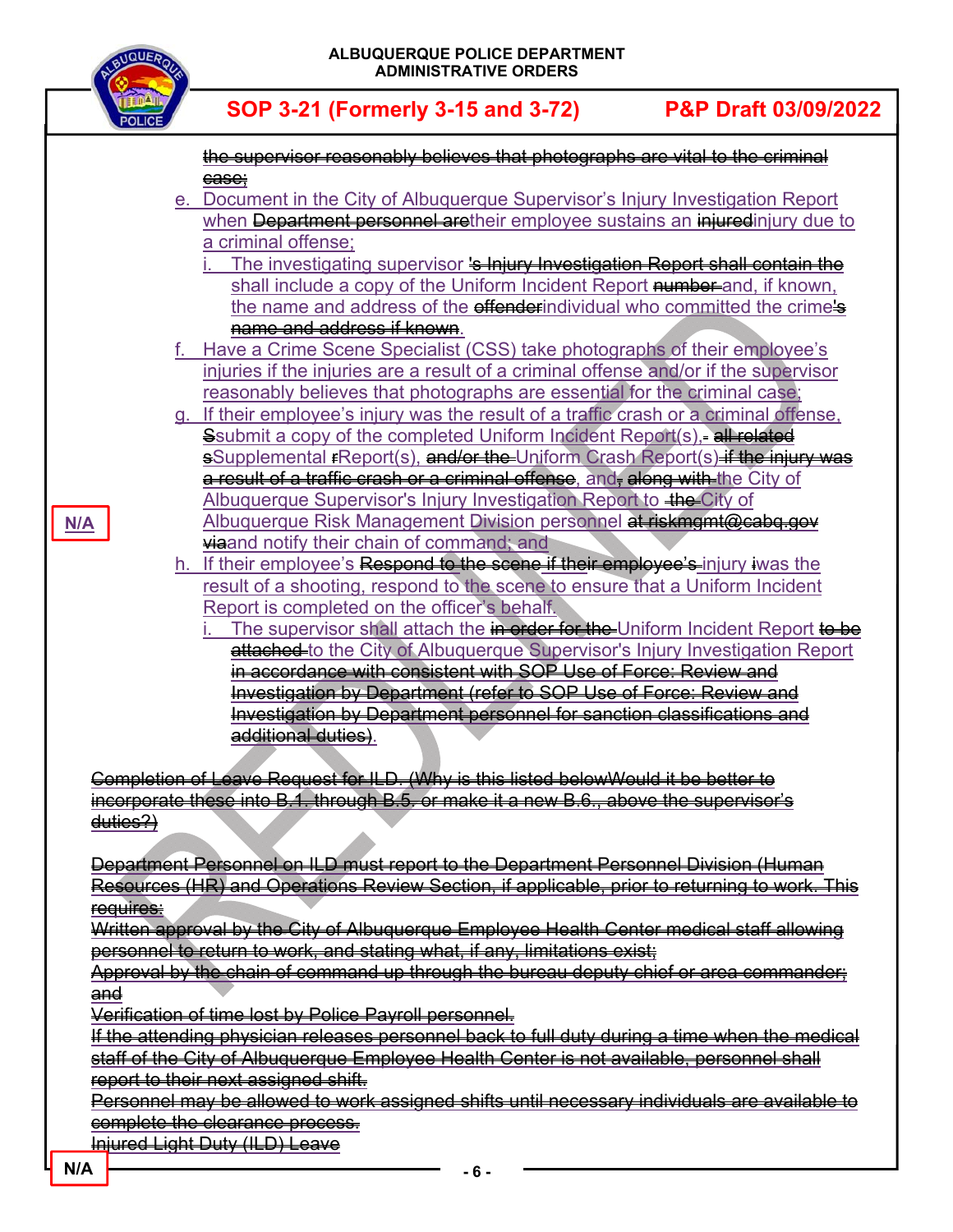

## C. Military Leave

j

- 1. Department personnel who are on active military duty also members of the military shall:
	- a. Email Contact-the Operations Review Section sergeantManningStaffing **dDetective <del>via email</del>** when they receive military orders, and when they expect to return to military duty, and their expected leave dates;
	- b. Use military leave in accordance with the provisions outlined in the Uniformed Services Employment and Reemployment Rights Act (USERRA) and their union contract;
- In the email include the expected leave dates.
	- Be allowed to attend requiarly scheduled drills;
		- Paid Mmilitary Lleave shall be the preferred method of compensation.
	- c. Have the discretion Be authorized to use their Ccompensatory time or vacation leave may be used at the employee's discretion after their military leave has been exhausted.
		- Department personnel may also use Ssick Hhazard pay may also be used as long as they employee has have accrued more than eight-hundred (800) hours or more of sick leave accrued.
	- d. Be allowed to attend regularly scheduled drills;
- Military Lleave without pay shall be used per the CBA and USERRACity of Albuquerque Merit System Ordinance.
	- e. Notify their immediate supervisors and Payroll **/Personnel**Section personnel of their anticipated absences, to includinge regularly scheduled drills at the beginning of the federal fiscal year (October 1st);
		- i. The employee's immediate Ssupervisors and Payroll *I* Section Ppersonnel may request for their ca memorandum from personnel's unit Commander or Anon-Ccommissioned Oofficer--in-c-Charge (NCOIC) to list theing planned training activities in a memorandum..
		- When scheduled drill dates change on short notice, Department personnel must provide documentation of the change in Ddrill dates to Payroll Section **P** personnel from their military supervisor.
- 2. When Department personnel receive active military orders, they shall the following procedures shall be completed the following procedures in this order:
	- a. If the active military orders last longer than fourteen (14) days but less than thirty (30) days, Department personnel shall park their Department-issued vehicle at the City of Albuquerque Pino Yards by placing the keys into the appropriate drop box, and shall notify the Operations Review Section Fleet Manager, consistent with SOP Department Vehicles;
	- b. Department personnel shall Trake a copy of the military orders to Payroll Section personnel;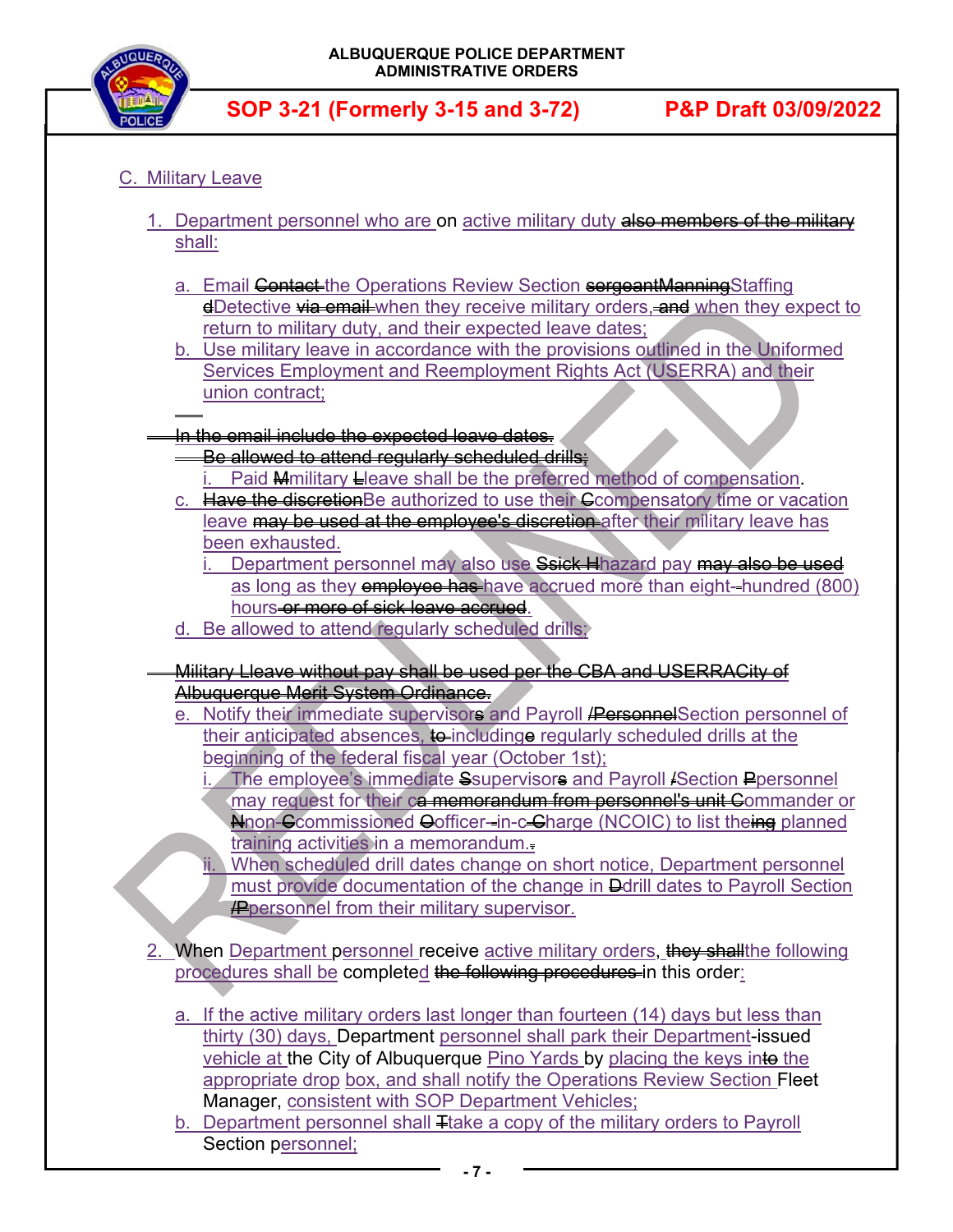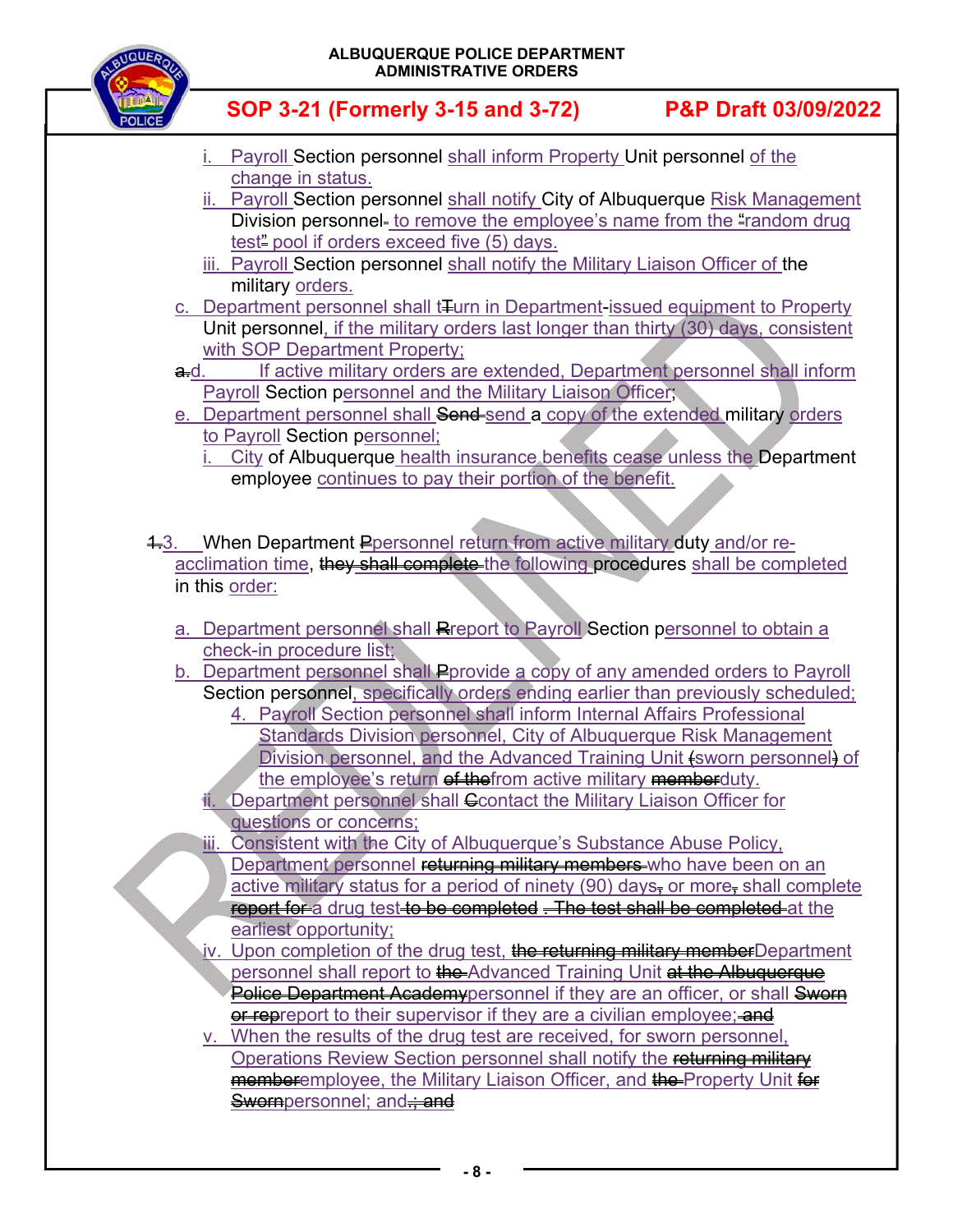

- vi. Pursuant to USERRA, Department personnel shall be authorized to use USERRA gives allowance for re-acclimation time based on length of deployment.
	- 1. If Department personnel a military member-chooses to take reacclimation time, it shall be used prior to checking back inreturning from active military duty<del>-with the Department</del>.
	- 2. UponWhen taking re-acclimation time, a military memberDepartment personnel may also use vacation leave and/or compensatory time-during that time.
- Every effort should be made to minimize the negative impact of absences on non-military members.

As provided for byIn accordance with federal and state and federal laws, (someonethe Department shall make every effort shall be made to support Department personnel who shall need to be absent from work for reserve training by ensuring that theye are allowed the required time-off.

The guidelines for leave are:

j

1.

j

Department pPersonnel are are authorized to use their paid military leave for reserve training consistentin accordance with their respective union contract.;

Department (Someone)supervisors shall allow Department personnel who receive military orders their military Lleave shall be granted for any activity or training in order to cover for personnel who have active-duty orders. This shall include any active-duty training time.

The Department employee's military Oorders must include travel time in order to claim travel timeit aas part of military leave.

(Someone)Department supervisors shall not prohibit their employee from using their military Lleave mayshall still be authorized even ifwhen their military orders for reserve training are not unavailable at the time of departure.

- 4. Department personnel shall be authorized to use military leave with pay in accordance with the City of Albuquerque Merit System Ordinance and their union contract.
	- a. Department Ppersonnel who request to useing military leave with pay, including monthly drill and deployment, shall notify Court Services Unit personnel of the anticipated absence, consistent with SOP Court.
		- This includes using military leave to cover monthly drills and deployment.
	- b. If orders are received within less than forty-eight (48) hours' notice, the Department employee's military member's supervisor may provide notice to Court Services Unit personnel on their behalf.
		- PDepartment personnel shall notify their supervisors and the Payroll
		- UnitSection personnel as far in advance as possible of expected active-duty military requirements as soon as possible.

Time coded as military leave shall not count towards completion of the Department employee's twelve (12) month probation.

2. Department seniority shall not be affected due to military leave.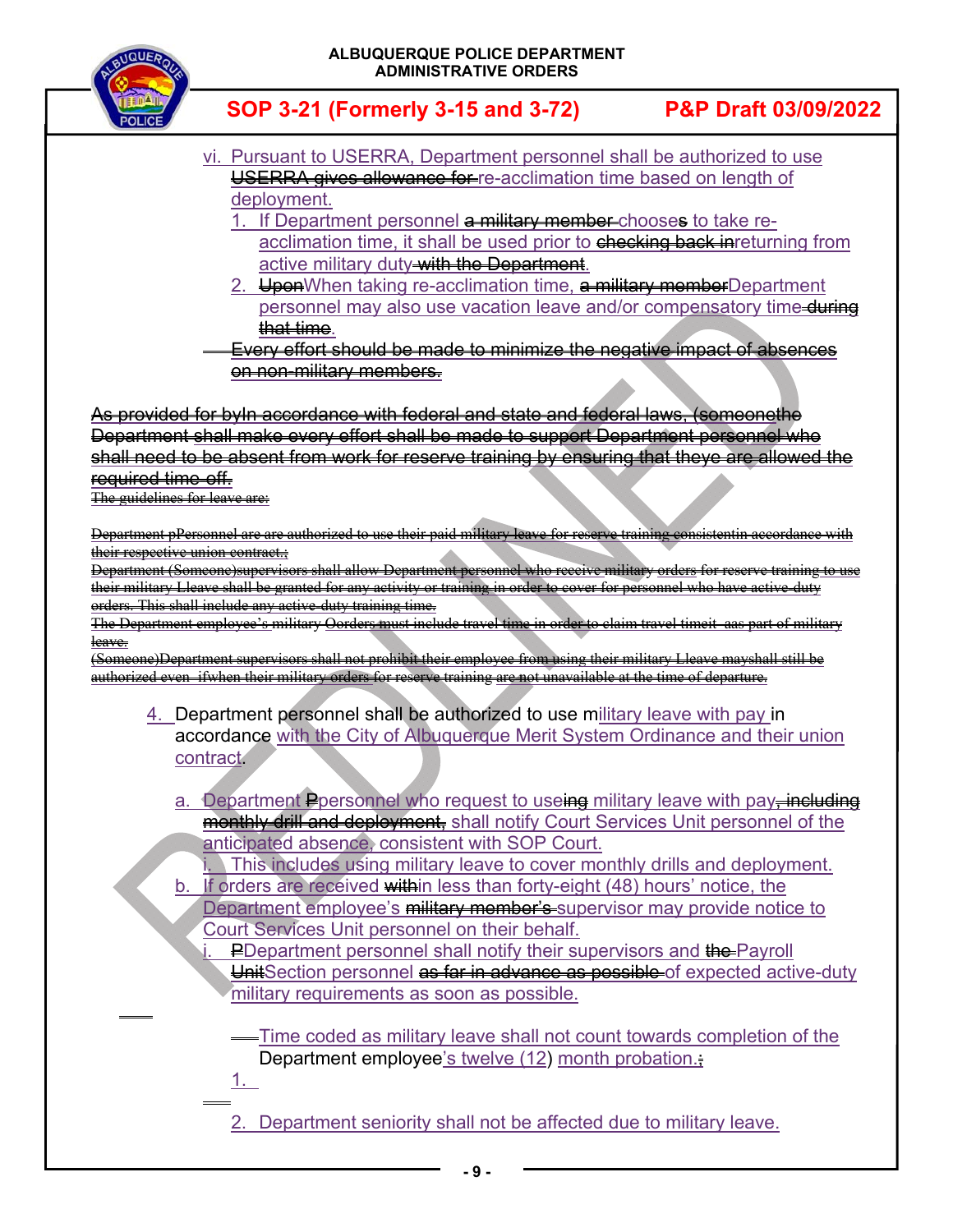| SOP 3-21 (Formerly 3-15 and 3-72)<br>c. The Department employee's military orders must include travel time in order to<br>claim it as military leave.;<br>5. The mMilitary ILiaison officer shall:<br>$6 \overline{6}$<br>a. Be appointed by the Chief of Police;<br>Be both sworn personnel and a commissioned officer in the quard/reserve;<br>b.<br>c. Ensure participation and be familiar with Eemployeer Ssupport that is<br>efprovided by the Gquard <i>land</i> rReserve programs; and<br>d. Be available to coordinate and resolve problems between a Department<br>supervisor or military supervisor (whether military or Department) and their<br>employee at the lowest, most informal level possible, in addition to their normal<br>duties.<br>If the Military Liaison Officer is unable to resolve the problem, they shall<br>bring the issue to attention of therefer the issue to the Operations Review<br><b>Division Commander.</b><br>6. A Department Ssupervisors Sshall:<br>a. In accordance with federal and state laws, make every effort to support<br>Department personnel who need to be absent from work for reserve training by<br>ensuring that they are allowed the required time-off;<br>b. Allow Department personnel who receive military orders for reserve training to<br>use their military leave for any activity or training in order to cover training time;<br>and<br>c. Not prohibit their employee from using their military leave when their military<br>orders for reserve training are unavailable at the time of departure.<br>D. Sick Leave<br>-Department personnel:<br>1. Mmayshall be authorized to use accumulated sick leave for a non-duty disability,<br>work-related injury, andor illness, or they may request leave for a non-duty<br>disability or illness as provided by in accordance with the provisions in their union<br>contracteollective bargaining agreements;<br>a. Department personnel Wwho exhaust their accumulated sick leave may | <b>NQUE</b> | ALBUQUERQUE POLICE DEPARTMENT<br><b>ADMINISTRATIVE ORDERS</b>                     |                      |
|-------------------------------------------------------------------------------------------------------------------------------------------------------------------------------------------------------------------------------------------------------------------------------------------------------------------------------------------------------------------------------------------------------------------------------------------------------------------------------------------------------------------------------------------------------------------------------------------------------------------------------------------------------------------------------------------------------------------------------------------------------------------------------------------------------------------------------------------------------------------------------------------------------------------------------------------------------------------------------------------------------------------------------------------------------------------------------------------------------------------------------------------------------------------------------------------------------------------------------------------------------------------------------------------------------------------------------------------------------------------------------------------------------------------------------------------------------------------------------------------------------------------------------------------------------------------------------------------------------------------------------------------------------------------------------------------------------------------------------------------------------------------------------------------------------------------------------------------------------------------------------------------------------------------------------------------------------------------------------------------------------------|-------------|-----------------------------------------------------------------------------------|----------------------|
|                                                                                                                                                                                                                                                                                                                                                                                                                                                                                                                                                                                                                                                                                                                                                                                                                                                                                                                                                                                                                                                                                                                                                                                                                                                                                                                                                                                                                                                                                                                                                                                                                                                                                                                                                                                                                                                                                                                                                                                                             |             |                                                                                   | P&P Draft 03/09/2022 |
|                                                                                                                                                                                                                                                                                                                                                                                                                                                                                                                                                                                                                                                                                                                                                                                                                                                                                                                                                                                                                                                                                                                                                                                                                                                                                                                                                                                                                                                                                                                                                                                                                                                                                                                                                                                                                                                                                                                                                                                                             |             |                                                                                   |                      |
|                                                                                                                                                                                                                                                                                                                                                                                                                                                                                                                                                                                                                                                                                                                                                                                                                                                                                                                                                                                                                                                                                                                                                                                                                                                                                                                                                                                                                                                                                                                                                                                                                                                                                                                                                                                                                                                                                                                                                                                                             |             |                                                                                   |                      |
|                                                                                                                                                                                                                                                                                                                                                                                                                                                                                                                                                                                                                                                                                                                                                                                                                                                                                                                                                                                                                                                                                                                                                                                                                                                                                                                                                                                                                                                                                                                                                                                                                                                                                                                                                                                                                                                                                                                                                                                                             |             |                                                                                   |                      |
|                                                                                                                                                                                                                                                                                                                                                                                                                                                                                                                                                                                                                                                                                                                                                                                                                                                                                                                                                                                                                                                                                                                                                                                                                                                                                                                                                                                                                                                                                                                                                                                                                                                                                                                                                                                                                                                                                                                                                                                                             |             |                                                                                   |                      |
|                                                                                                                                                                                                                                                                                                                                                                                                                                                                                                                                                                                                                                                                                                                                                                                                                                                                                                                                                                                                                                                                                                                                                                                                                                                                                                                                                                                                                                                                                                                                                                                                                                                                                                                                                                                                                                                                                                                                                                                                             |             |                                                                                   |                      |
|                                                                                                                                                                                                                                                                                                                                                                                                                                                                                                                                                                                                                                                                                                                                                                                                                                                                                                                                                                                                                                                                                                                                                                                                                                                                                                                                                                                                                                                                                                                                                                                                                                                                                                                                                                                                                                                                                                                                                                                                             |             |                                                                                   |                      |
|                                                                                                                                                                                                                                                                                                                                                                                                                                                                                                                                                                                                                                                                                                                                                                                                                                                                                                                                                                                                                                                                                                                                                                                                                                                                                                                                                                                                                                                                                                                                                                                                                                                                                                                                                                                                                                                                                                                                                                                                             |             |                                                                                   |                      |
|                                                                                                                                                                                                                                                                                                                                                                                                                                                                                                                                                                                                                                                                                                                                                                                                                                                                                                                                                                                                                                                                                                                                                                                                                                                                                                                                                                                                                                                                                                                                                                                                                                                                                                                                                                                                                                                                                                                                                                                                             |             |                                                                                   |                      |
|                                                                                                                                                                                                                                                                                                                                                                                                                                                                                                                                                                                                                                                                                                                                                                                                                                                                                                                                                                                                                                                                                                                                                                                                                                                                                                                                                                                                                                                                                                                                                                                                                                                                                                                                                                                                                                                                                                                                                                                                             |             | request, in writing, to take additional leave fromby using their accrued vacation |                      |
| leave, accrued compensatory time, or family leave-leave without pay as<br>covered under FMLA.<br><u>TheDepartment personnel employee must have accrued more than five</u><br>hundred (500) hours before they can donate leave to another employee.                                                                                                                                                                                                                                                                                                                                                                                                                                                                                                                                                                                                                                                                                                                                                                                                                                                                                                                                                                                                                                                                                                                                                                                                                                                                                                                                                                                                                                                                                                                                                                                                                                                                                                                                                          |             |                                                                                   |                      |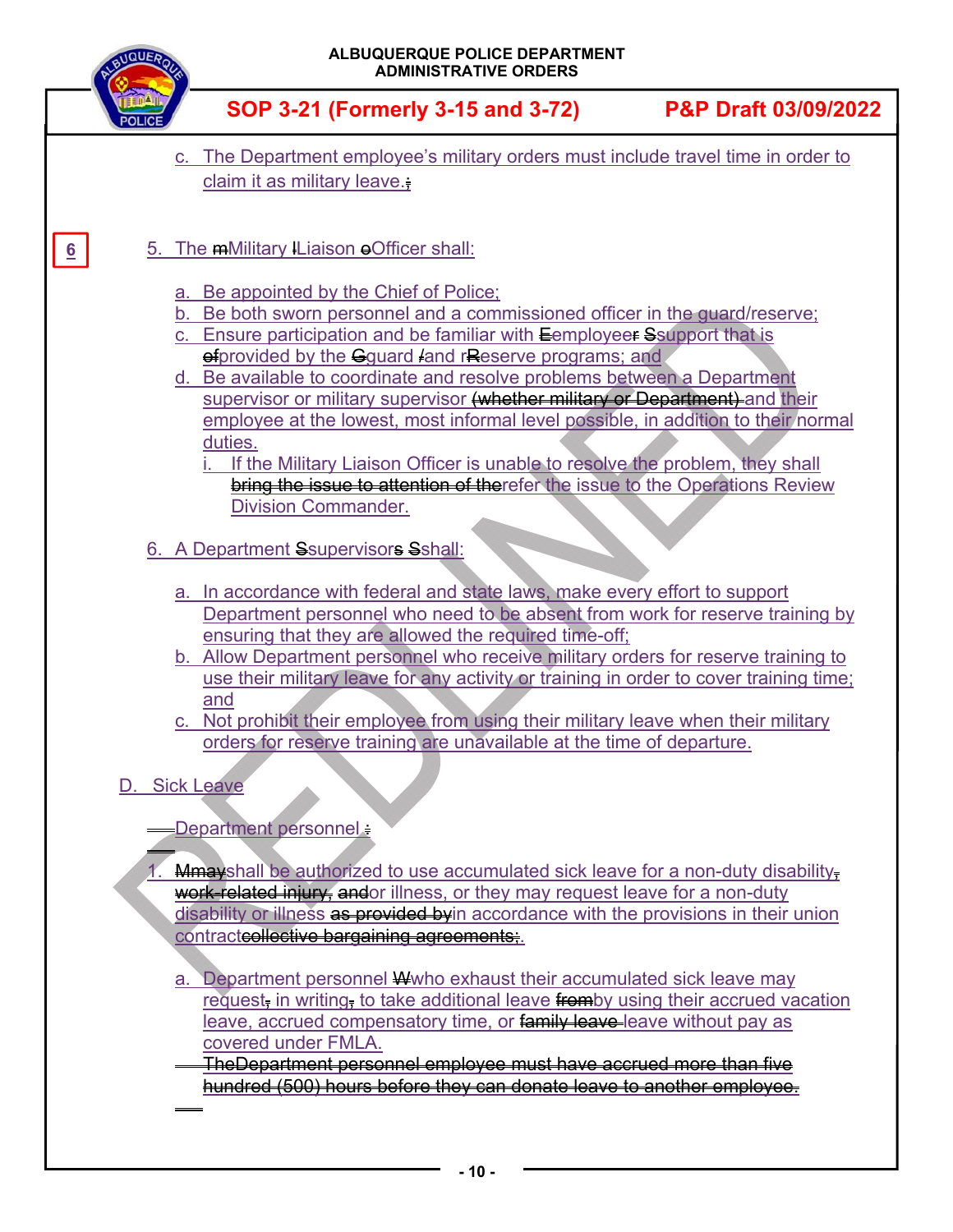

- Department personnel Wwho are absent for ten (10) consecutive work days or more due towho use sick leave or non-duty disability leave to cover the absence shall :
- b. **a. Report to the City of Albuquerque Employee Health Center and may be** required to undergo an examination by the medical staffpersonnel prior to returning to work.;
- c. If required, Department personnel shall complete an FMLA packet prior to returning to work. $\div$ and
- d. The Department employee's Ssupervisors shall ensure that a leave request is submitted for each pay period.
- 2. Department personnel must have accrued more than five hundred (500) hours before they can donate sick leave to another employee.
- 2. The Department shall consider a Department **personnel's acceptable**employee's use of level of sick leave usage shall as acceptable if it is within be forty-four percent (44%) of the amount of leave they accrued for accrue within one (1) year.
	- a. Department personnel who use more than forty-four percent (44%) of the Ssick leave that they accrue within one (1) year as usage over the specified percentage is considered overutilization and isshall be just cause for disciplinary action.
		- When Department personnel exceed this amount, they shall provide documentation of all absences for a non-duty disability or illness, consistent with City of Albuquerque Personnel Rules and Regulations, § 401.4 A.
		- j ii. Department personnel whose employment is protected underAbsences involving FMLA leave (i.e., hospitalization, outpatient surgery, serious illness or disability requiring long-term sick leave absences, including childbirth) or who use emergency sick leave that exceeds shall be exempt from the fortyfour percent (44%) standardof sick leave that they accrue within one (1) **yearthis amount shall be exempt from disciplinary action.**

 Department personnel shall provide documentation of Aall absences require appropriate documentationfor a non-duty disability or illness, consistent with City of Albuquerque Personnel Rules and Regulations, § .

 Under no circumstance shall comp time be donated or transferred to another employee.

 $\Box$ 

 $\overline{\phantom{a}}$ 

j

3. Department personnel must have accrued more than five hundred (500) hours before they can donate sick leave to another employee.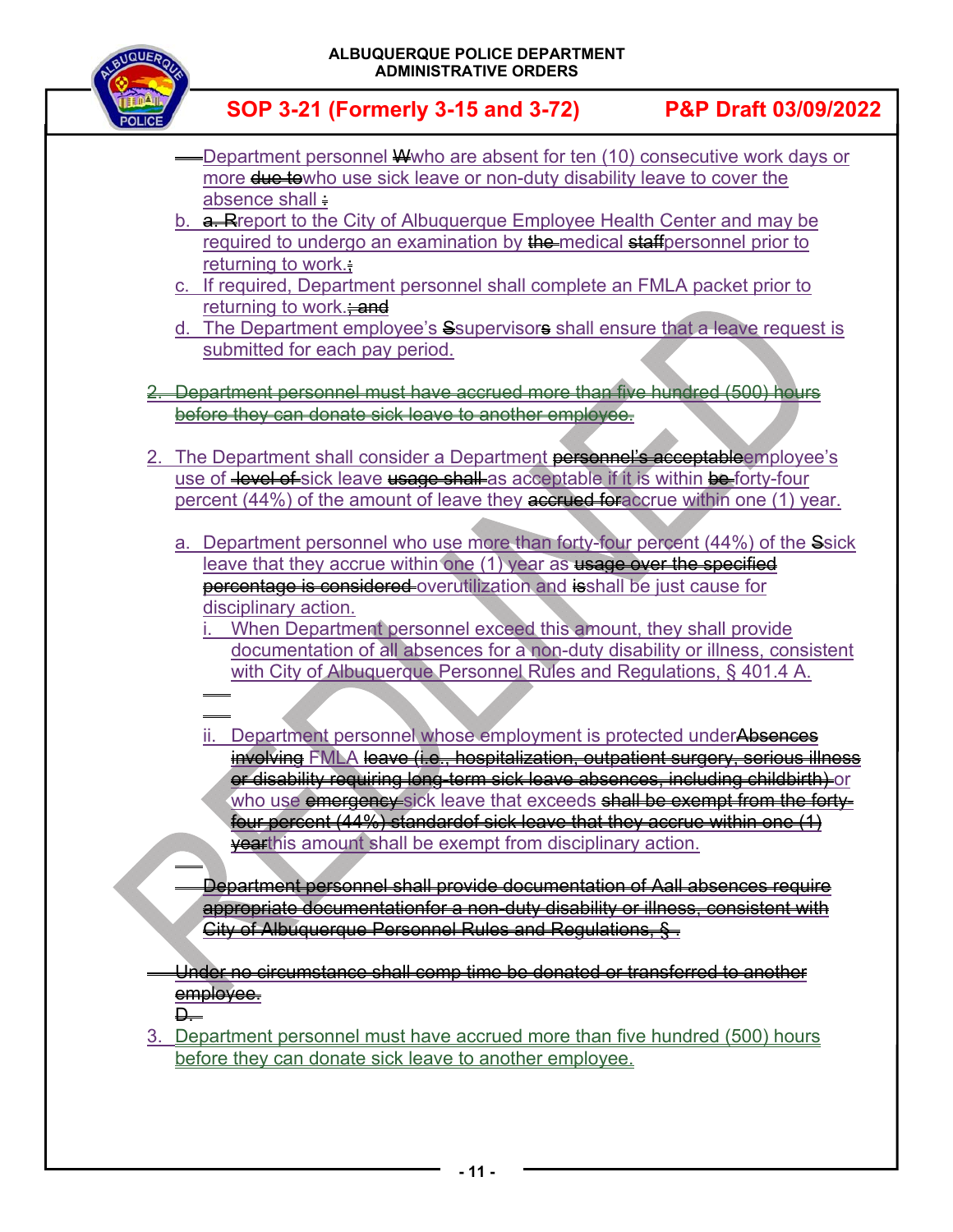

- Military Lleave with pay is authorized consistent with the City of Albuquerque Merit System Ordinance;
	- Department Personnel who request Military Leave shall submit their military orders that direct them to active-duty or active-duty for training to the Payroll Unit.
	- Personnel requesting Mmilitary Lleave, including monthly drill and deployment, shall notify Court Services of the anticipated absence consistent with SOP Court.
	- If orders are received with less than forty-eight (48) -hours' notice, the military member's supervisor may provide notice to Court Services on their behalf.
		- Personnel shall notify their supervisors and the Payroll Unit as far in advance as possible of expected active-duty military requirements.
- Department Personnel receiving active military orders shall complete the following in order:
	- If the active military orders last longer than fourteen (14) days but less than thirty (30) days, personnel shall park their Department vehicle at Pino Yards placing the keys into the appropriate drop-box, and shall notify the Operations Review Section consistent with SOP Department PropertyDepartment Vehicles; Take a copy of the military orders to Payroll/Personnel;
		- Payroll shall inform Property of the change in status.
		- Payroll shall notify Risk Management to remove the employee's name from the "random drug test" pool if orders exceed five (5) days. Payroll shall notify the Military Liaison Officer of orders.
		- Turn in Department issued equipment to Property, if the military orders last longer than thirty (30) days, consistent with SOP Department Property;
		- If active military orders are extended, it is the responsibility of personnel to inform Payroll/Personnel and the Military Liaison Officer. A copy of the extended orders must be sent to Payroll/Personnel; and
		- City health insurance benefits shall cease unless the military member continues to pay their portion of the benefit.
		- Time coded, as military leave shall not count towards completion of the sworn personnel's twelve (12)-month probation;
			- Department seniority shall not be affected due to military leave.
		- Personnel returning from active military orders and/or re-acclimation time shall complete the following in order:
			- Report to Payroll/Personnel to obtain a check-in procedure list;
			- Provide a copy of any amended orders to Payroll, specifically orders ending earlier than previously scheduled;
				- Payroll shall inform Internal Affairs, Risk Management, and the Advanced Training Unit (sworn) of the return of the military member.
			- Contact the Military Liaison Officer for questions or concerns;
			- Consistent with the City of Albuquerque's Substance Abuse Policy, returning military members who have been on an active military status for a period of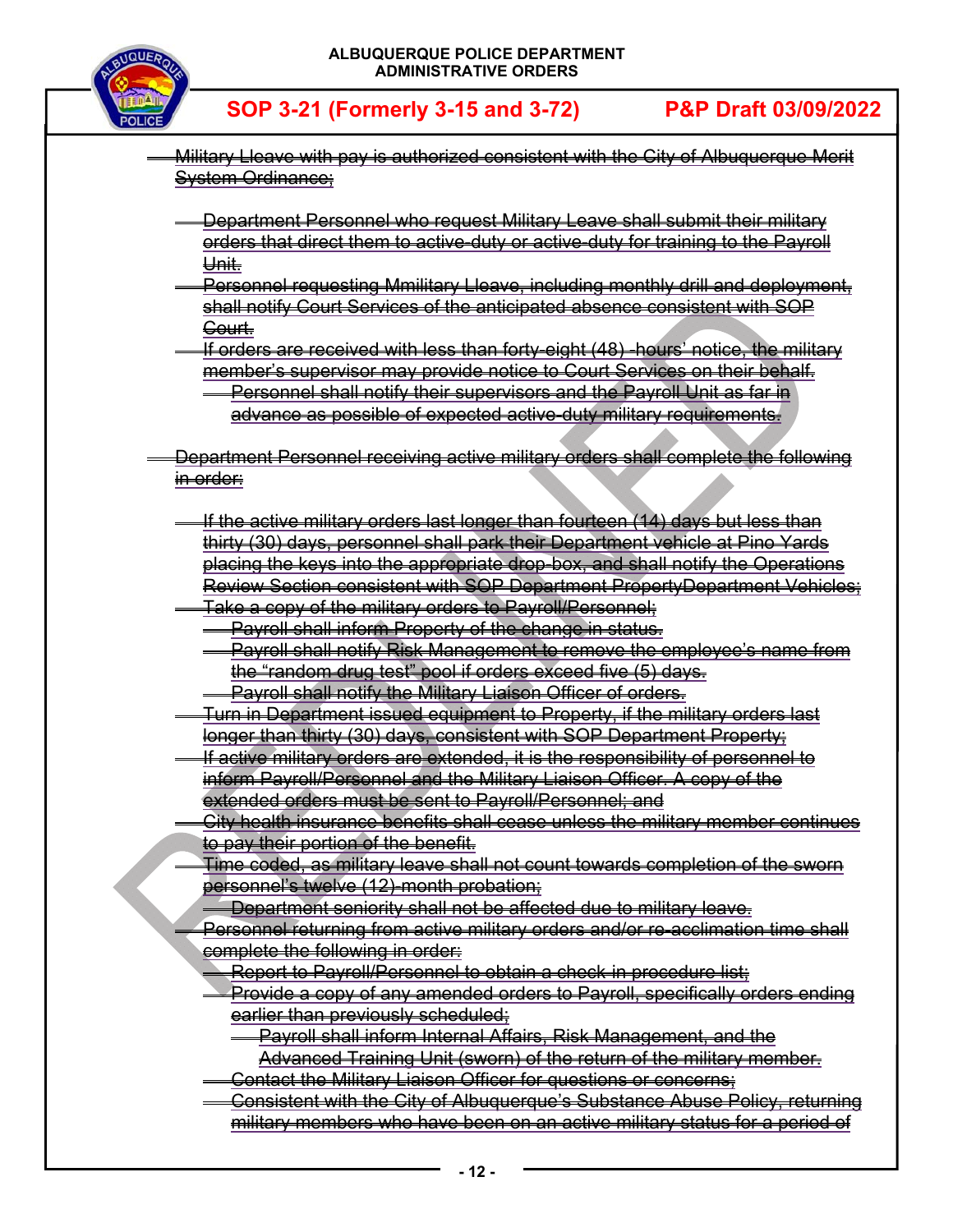

- ninety (90) days, or more, shall report for a drug test to be completed. The test shall be completed at the earliest opportunity;
- Upon completion of the drug test, the returning military member shall report to the Advanced Training Unit at the Albuquerque Police Department Academy if Sworn or report to their supervisor if civilian;
- When the results of the drug test are received, Operations Review shall notify the returning military member, the Military Liaison Officer, and the Property Unit for Sworn; and
- Uniformed Services Employment and Reemployment Rights Act (USERRA) gives allowance for re-acclimation time based on length of deployment.
	- If a military member chooses to take re-acclimation time, it shall be used prior to checking back in with the Ddepartment.
	- Upon taking re-acclimation time, a military member may use vVacation and/or cCompensatory time during that time.

Continued…Military Leave

j

Non-Duty Disability Leave, Sick Leave, Not in the Line of Duty, etc.

Department personnel:

- May use accumulated sick leave for non-duty disability, injury, and illness or may request leave as provided by collective bargaining agreements;
	- Who exhaust their accumulated sick leave may request, in writing, additional leave from accrued vacation, accrued comp time, or family leave without pay.
	- Address how an employee can only donate vacation and sick leaves. The employee must have accrued more than five hundred (500) hours before they can donate it.
	- Who are absent for ten (10) consecutive work days or more due to sick leave or non-duty disability leave shall:
		- Report to the Employee Health Center and may be required to undergo an examination by the medical staff prior to returning to work;
		- If required, complete a FMLA packet prior to returning to work; and
		- Supervisors shall ensure that a leave request is submitted for each pay period.
		- Who exhaust their accumulated sick leave may request, in writing, additional
	- leave from accrued vacation, accrued comp time, or family leave without pay. Who require a scheduled medical procedure, such as corrective surgery, physical therapy, pregnancy, etc., must advise their supervisor.
- Who are unable to perform their assigned duties because of pregnancy or nonduty disability, may use accrued leave or may request additional leave without pay in accordance with the City Merit Ordinance, Personnel Rules, and Regulations, or applicable collective bargaining agreements.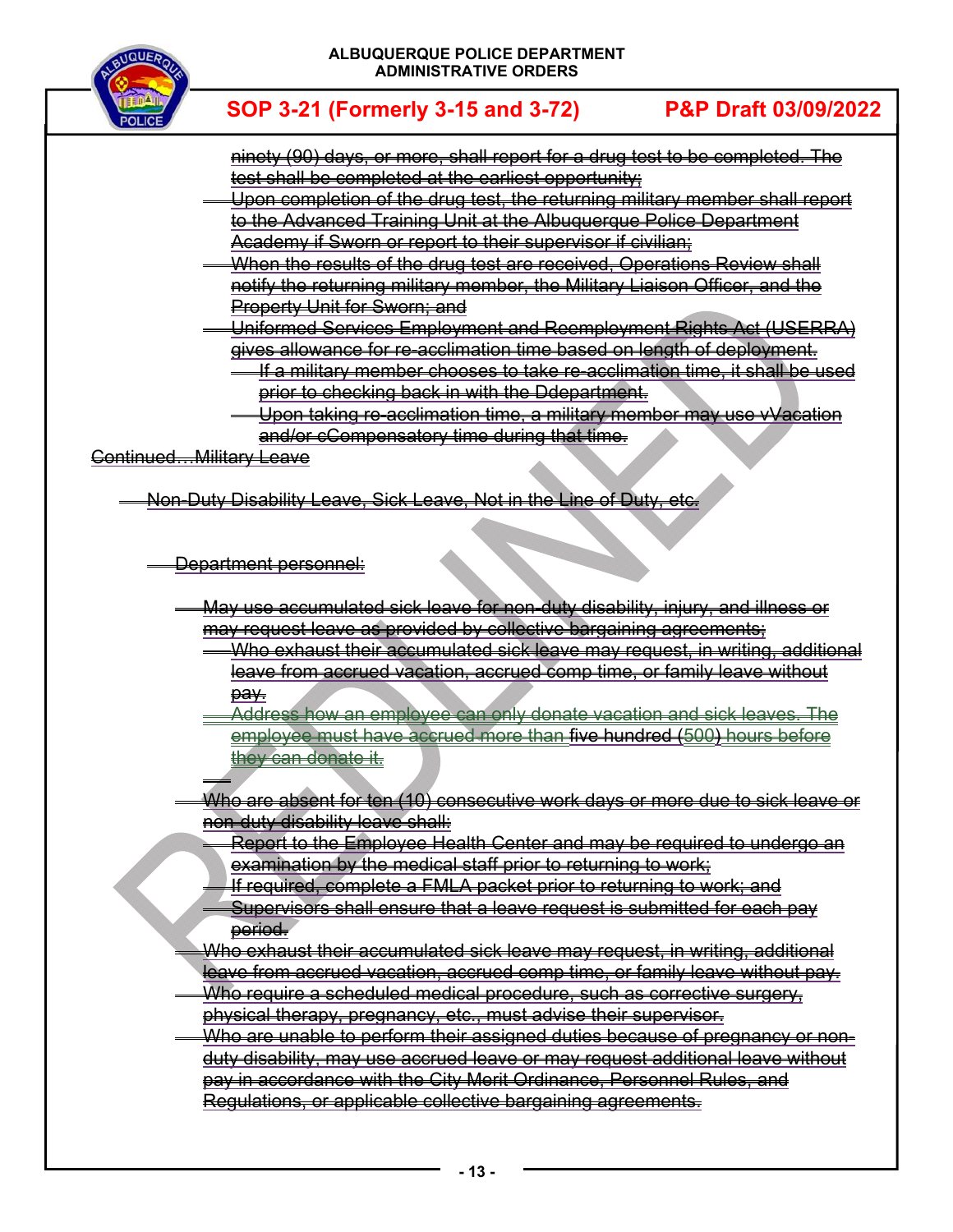

 Department personnel's acceptable level of sick leave usage shall be forty-four percent (44)%) of the amount of leave accrued for one (1) year.

 Sick leave usage over the specified percentage is considered overutilization and is just cause for disciplinary action.

 Absences involving FMLA leave (i.e., hospitalization, outpatient surgery, serious illness or disability requiring long-term sick leave absences, including childbirth) or emergency leave shall be exempt from the forty-four percent (44)%) standard.

 Department personnel who use FMLA shall contact the Operations Review Unit sergeant via email when the leave occurs and when they return to duty.

Department personnel shall include their expected leave dates.

All absences require appropriate documentation.

 Under no circumstance shall comp time be donated or transferred to another employee.

Placeholder: Address how an employee can only donate vacation and sick leaves. The employee must have accrued more than 500 hours before they can donate it.

Sick Leave

Vacation and Compensatory (Comp) Time Leave.

E<del>. (place holder)</del>

**Department supervisors shall:** 

personnel's immediate supervisor aApproves or denyies requests for Vvacation and compensatory time use requests are approved or denied by the immediate supervisor who shalland shall ensure minimum manning levels are maintained;

0.

Refer to SOP 3-20 for additioaladditional cCompensatory time guidelines are consistent with SOP Overtime Compensatory Time and Work Shift Designation; and.

Ttry to adhere to the 70% of assigned manning for the day.

0. Under no circumstance willshall compensatory time be donated or transferred to another individualemployee.

Placeholder: Address how an employee can only donate vacation and sick leaves. The **N/A e**mployee must have accrued more than 500 hours before they can donate it.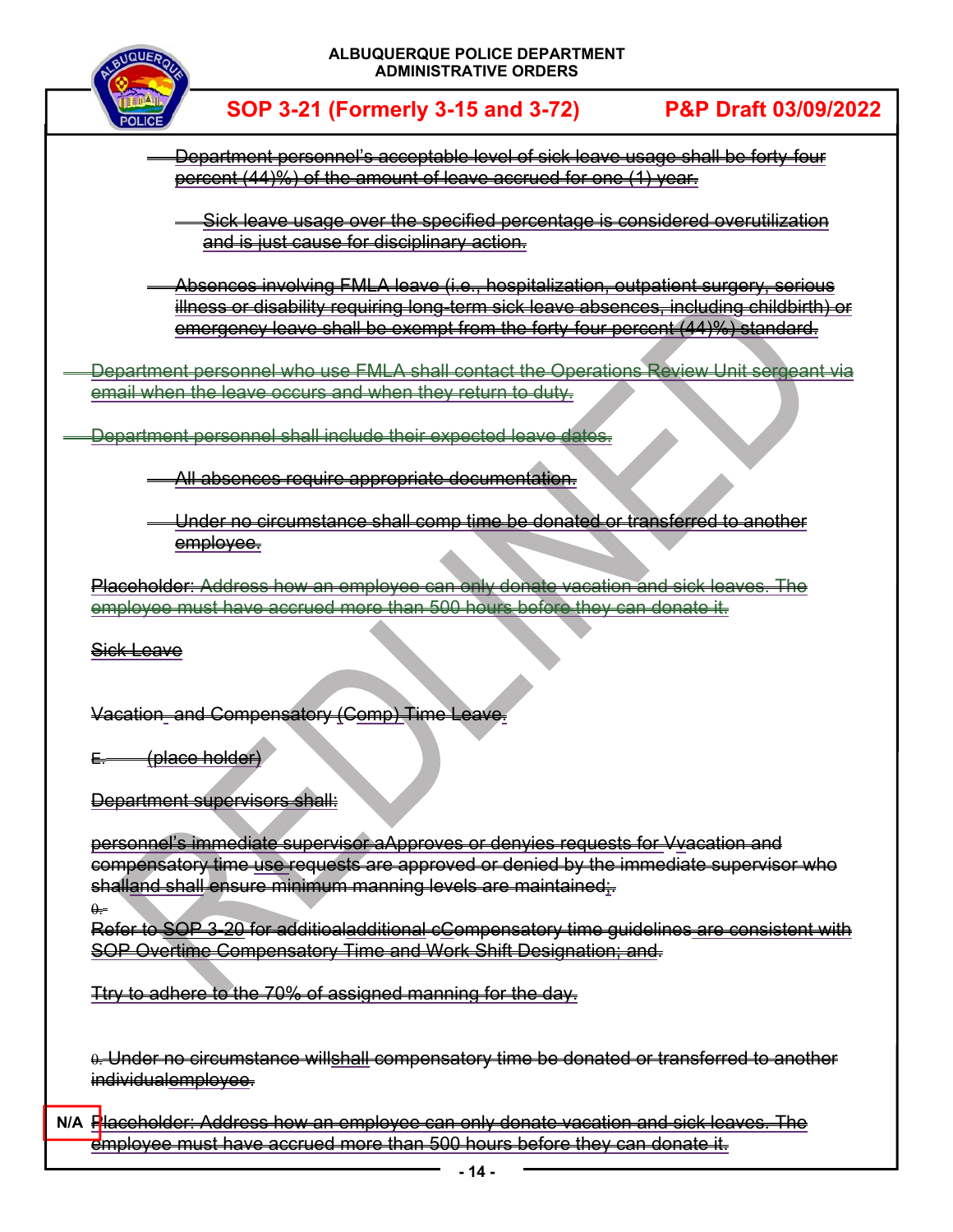

| Other Circumstances Involving Leave                                                                                                                               |
|-------------------------------------------------------------------------------------------------------------------------------------------------------------------|
|                                                                                                                                                                   |
| <del>Department personnel:</del>                                                                                                                                  |
| <del>Who require a scheduled medical procedure, such as corrective surgery,</del>                                                                                 |
| physical therapy, pregnancy, etc., must advise their supervisor.                                                                                                  |
| <del>Department personnel who are unable to perform their assigned duties</del>                                                                                   |
| <u>because of pregnancy or non-duty disability, may use accrued leave or may</u><br><u>request additional leave without pay in accordance with the City Merit</u> |
| Ordinance, Personnel Rules, and Regulations, or applicable collective                                                                                             |
| <del>bargaining agreements.</del>                                                                                                                                 |
| <del>Supe<u>rvisors shall:</u></del>                                                                                                                              |
| Approve all requests for leave without pay for five (5) days or less. More than                                                                                   |
| five (5) days requires the approval of the Chief of Police. Collective bargain                                                                                    |
| agreements may provide variances for leave without pay requests.                                                                                                  |
| <del>Paid Leave Status</del>                                                                                                                                      |
| <u>Personnel shall not submit, and supervisors shall not approve, any</u>                                                                                         |
| <del>documentation that indicates personnel are on more than one (1) type of paid</del>                                                                           |
| leave status for the same work period at any given time.                                                                                                          |
|                                                                                                                                                                   |
| <u>The only exception to this rule is when personnel are on paid leave and working </u><br>Chief 's Time.                                                         |
| Personnel on Regular FMLA may not work any over-time.                                                                                                             |
| E. Vacation Leave and Compensatory Time-Leave                                                                                                                     |
| A Ssupervisors shall ensure minimum staffing levels are maintained when                                                                                           |
| N/A<br>approving or denying vacation leave and vacation or compensatory time -requests,                                                                           |
| consistent with SOP Overtime, Compensatory Time, and Work Shift Designation<br>(refer to SOP Overtime, Compensatory Time, and Work Shift Designation for          |
| sanction classifications and additional duties).                                                                                                                  |
| 2. Department personnel are prohibited from donating or transferring shall not donate                                                                             |
| er transfer-compensatory time to another employee.                                                                                                                |
| F. Other Circumstances Involving Leave                                                                                                                            |
| 1. Leave without Pay                                                                                                                                              |
|                                                                                                                                                                   |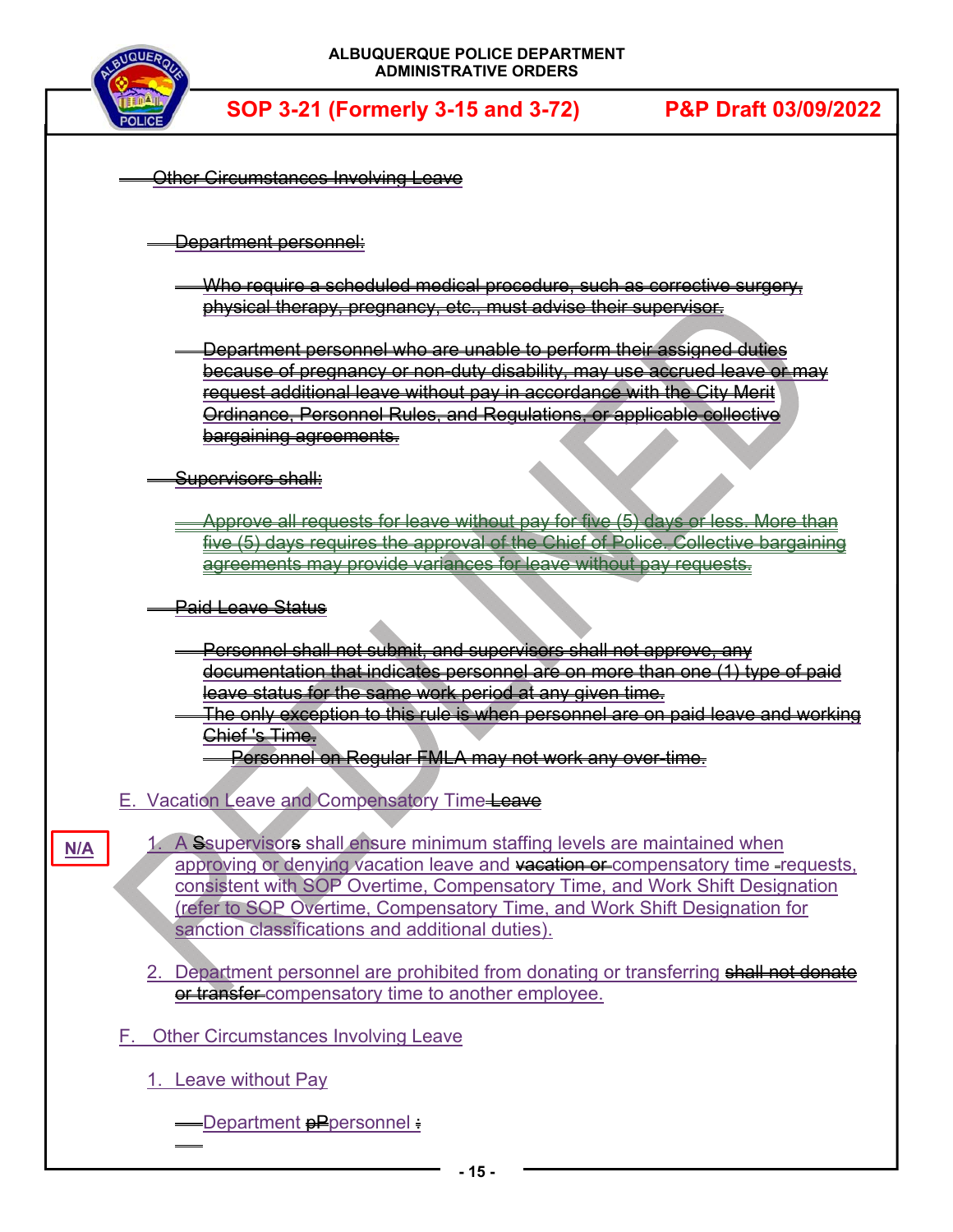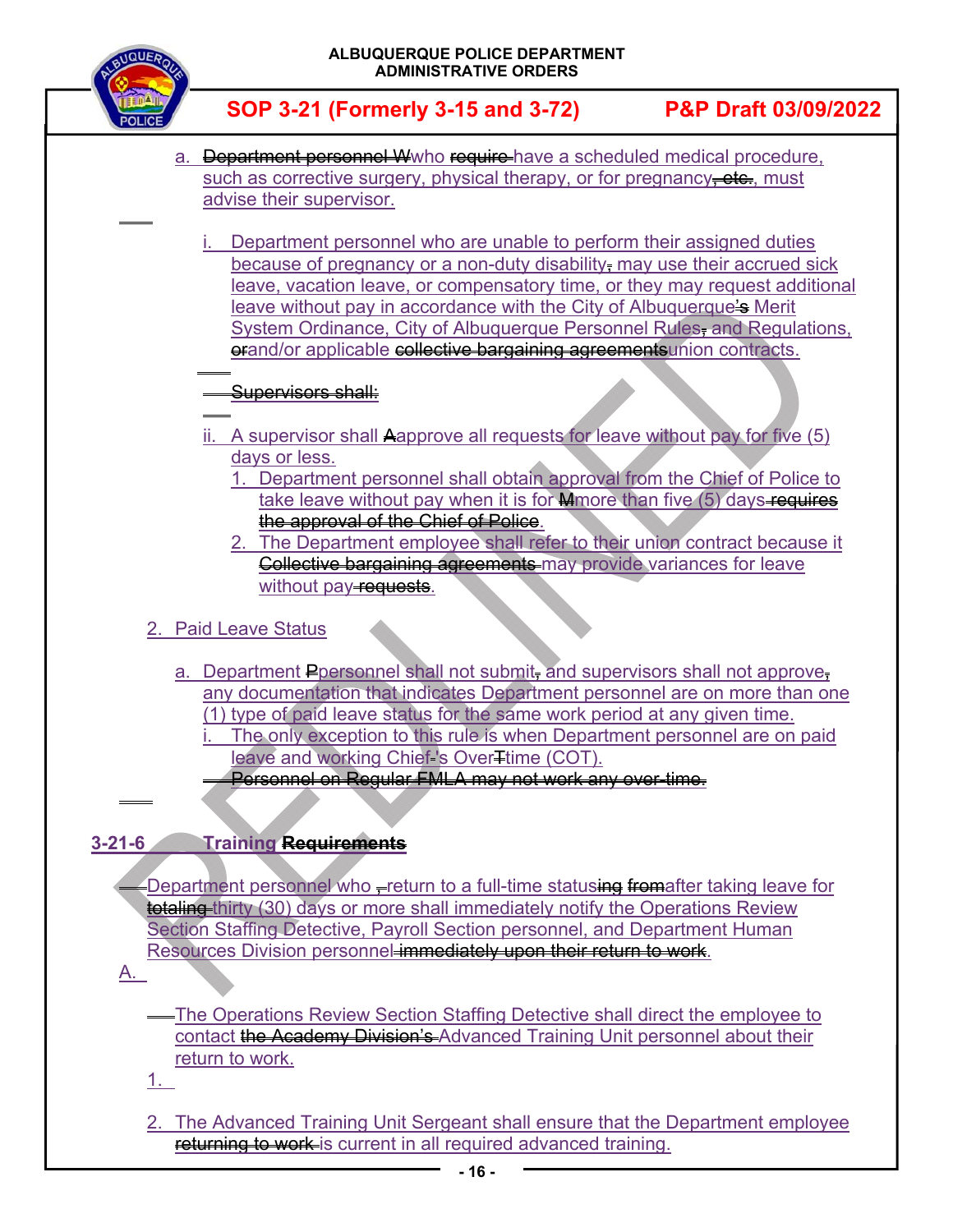

j j

j

j

j

j

 $\overline{\phantom{a}}$ 

j

j

- If the Department **personnel have**employee missed any required advanced training during their absence, the Advanced Training Unit Sergeant shall schedule a make-up classfor the Department employee to make up the training as soon as practicable.
- j I. Non-Duty Disability Leave (Sick Leave, Injury (ILD), Not in the Line of Duty,  $e$ te.)
- j Department supervisors shall:
- j Require personnel to pick-up and complete an Family Medical Leave Act (FMLA) packet from City Employee Relations on the 7th floor of City Hall for any non-duty disability leave and use of five (5) or more consecutive days of sick leave.
- Approve all requests for leave without pay for five (5) days or less. More than five (5) days requires the approval of the Chief of Police. Collective bargaining agreements may provide variances for leave without pay requests.
- Department personnel:
- 4. Personnel Mmay use accumulated sick leave for non-duty disability, injury, and illness or may request leave as provided by collective bargaining agreements;.
- 6. Supervisors willshall require an employeepersonnel to pick- up and complete an Family Medical Leave Act (FMLA) packet from City Employee Relations on (CER) (7th floor of /City Hall) for any non-duty disability leave and use of five (5) or more consecutive days of sick leave.
- 8. Who are Personnel absent for ten (10) consecutive work days or more due to sick leave or non-duty disability leave willshall:
	- Complete a FMLA packet prior to returning to work;
	- Personnel willshall rReport to the Employee Health Center and may be required to undergo an examination by the medical staff prior to returning to work;
	- If required, complete a FMLA packet prior to returning to work; and.
- Supervisors willshall ensure that a leave request is submitted for each pay period.
- 14. Personnel wWho exhaust their accumulated sick leave may request, in writing, additional leave from accrued vacation, accrued compensatory time, or family leave without pay.
- 16. Personnel's commander or division head must approve lLeave without pay for five (5) days or less less requires the approval of the employee's commander or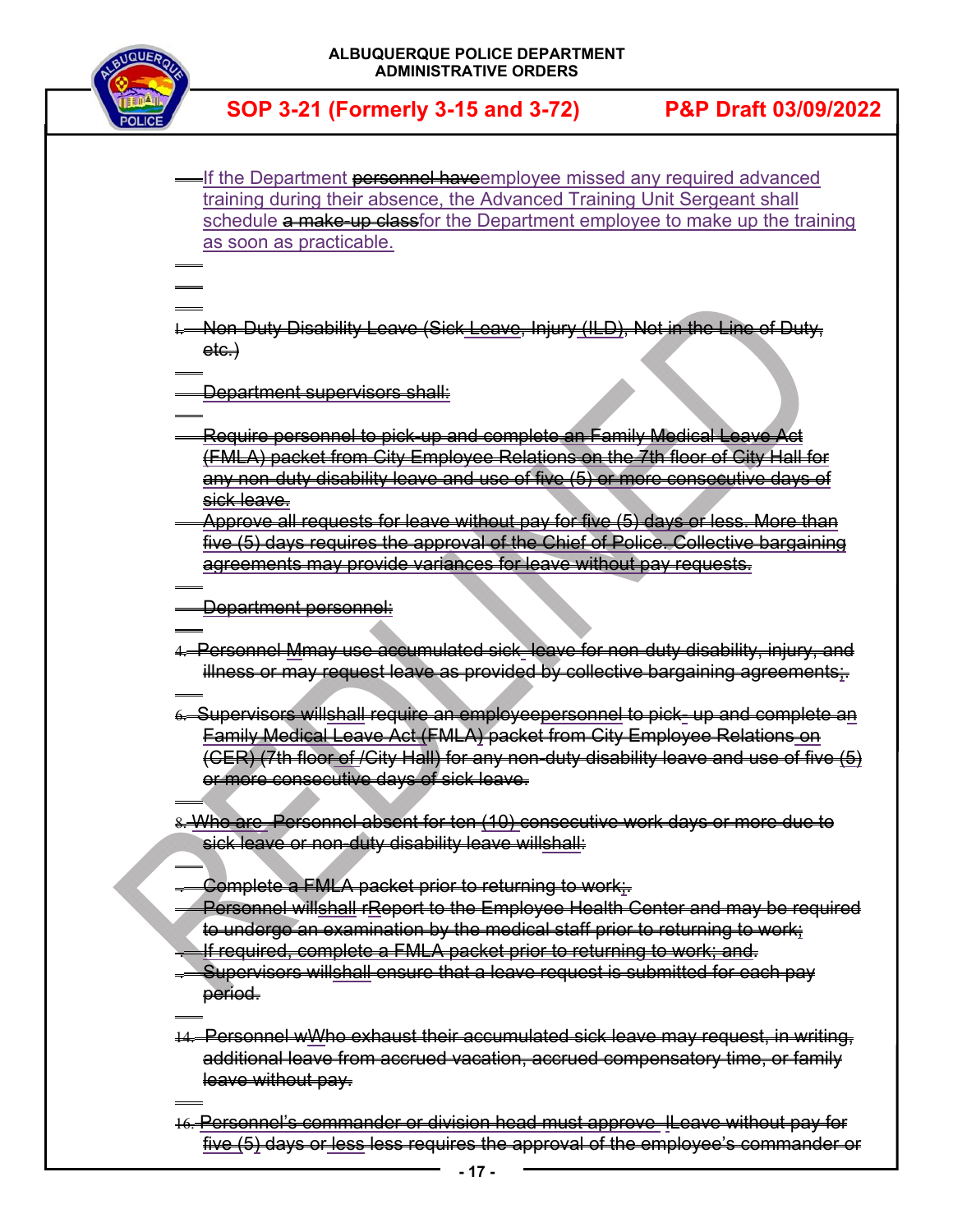

j

 $\overline{a}$ 

j

j j

 $\overline{a}$ 

 $\overline{a}$ l

 $\overline{a}$ 

 $\overline{\phantom{a}}$  $\overline{a}$  **SOP 3-21 (Formerly 3-15 and 3-72) P&P Draft 03/09/2022**

division head. More than five (5) days requires the approval of the Chief of Police. Collective bargaining agreements may provide variances for leave without pay requests.

- $\overline{a}$ 18. Personnel wWho require a planned scheduled medical treatmentprocedure, such as corrective surgery, physical therapy, pregnancy, etc., must advise their supervisor.
- 20. Personnel wWho are unable to perform their assigned duties because of pregnancy or non-duty disability, including maternity, may use accrued leave or may request additional leave without pay in accordance with the Ccity Merit Ordinance, Personnel Rules, and Regulations, or applicable collective bargaining agreements.
- Department personnel's The acceptable level of sick leave usage for employees personnel willshall be forty-four (44)% of the amount of leave accrued for one (1) year.
- 22. Sick leave usage over the specified percentage is considered overutilization and is just cause for disciplinary action.
	- Absences involving FMLA leave (i.e., hospitalization, outpatient surgery, serious illness or disability requiring long-term sick leave absences, including childbirth) or emergency leave willshall be exempt from the forty-four (44)% standard.
- $\overline{a}$  Department personnel who use FMLA shall contact the Operations Rreview Unit sergeant via email when the leave occurs and when they return to duty.
- Department personnel shall include their expected leave dates.
- 24. All absences require appropriate documentation.
- I. Injury in Line of Duty (ILD)
- l 28. Personnel willshall promptly notify their immediate supervisor and the DepartmentAPD PpPersonnel DdDivision of any on the job injury or job-related illness.
- $\overline{a}$ 30. On the job, injuries or illnesses willshall also be reported to Risk Management through Medcor.
- 32. Injured personnel requiring medical care between 0700 and 1700 hours on weekdays willshall report to the Employee Health Center.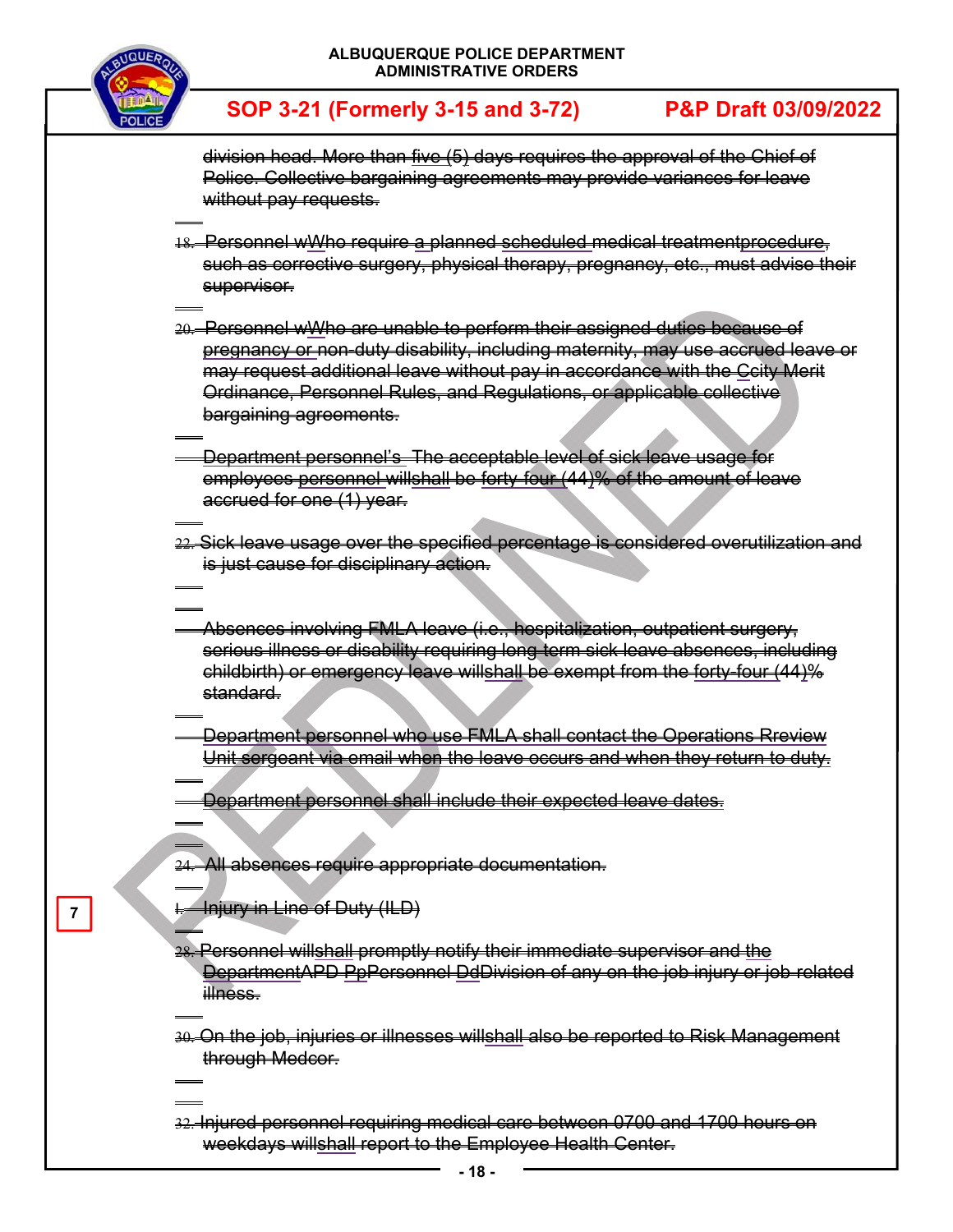

 $\overline{a}$ 

 $\overline{\phantom{a}}$  $\overline{a}$ 

 $\overline{a}$ 

 $\overline{\phantom{a}}$ 

- $\overline{a}$ 34. If personnel area seriously injuredy occurs or if the injury occurs after hourst night or on weekends personnel willshall:
- . If it is an eEmergency Ccall Albuquerque Fire Department and Rescue (AFR) paramedics;
- . If Non-Emergency Ccall Medcor to recommend appropriate additional medical care including, but not limited to, treatment at an approved local emergency facility; and.
- Report to, or have someone call, the Employee Health Center the next working day.
- $\overline{a}$ 39. If personnel are admitted to a hospital for treatment of an injury, the medical doctor for the City of Albuquerque Employee Health Center, or his their representative, must be notified at the time of admission or within a reasonable time.
- $\overline{a}$  Treatment for work related injuries by Department personnael's primary care physicians or any other physicians not on the staff of the City of Albuquerque Employee Health Center is not authorized without the prior approval of the **Health Center Medical Director.**
- Authorization willshall be given if indicated for treatment by certified specialists who willshall be selected by the Medical Director.
- 43. If personnel are under treatment by an outside consulting physician, they willshall also be required to be seen in the Employee Health Center following each visit with the consulting physician in order that the Employee Hhealth Ccenter remains informed of their progress.
- $\overline{a}$ 45. Injuries sustained in the line of duty willshall be photographed if they are a result of a criminal offense and/or the supervisor reasonably believes that photographs are vital to the criminal case.
- 47. In cases of injury involving a criminal offense, the Supervisor's Injury Investigation Report willshall contain the offense rUniform Incident Report number and the offender's name and address if known.
- 49. Supervisor's Responsibilities:
- $\overline{a}$ . Supervisors willshall ensure that appropriate medical treatment is obtained;.
- Supervisors willshall investigate the injury or illness and complete the City of Albuquerque Supervisor's Injury Investigation Report.
- If the injury or illness does not require medical treatment, the supervisor willshall mark the report for "reporting purposes only," and report the injury to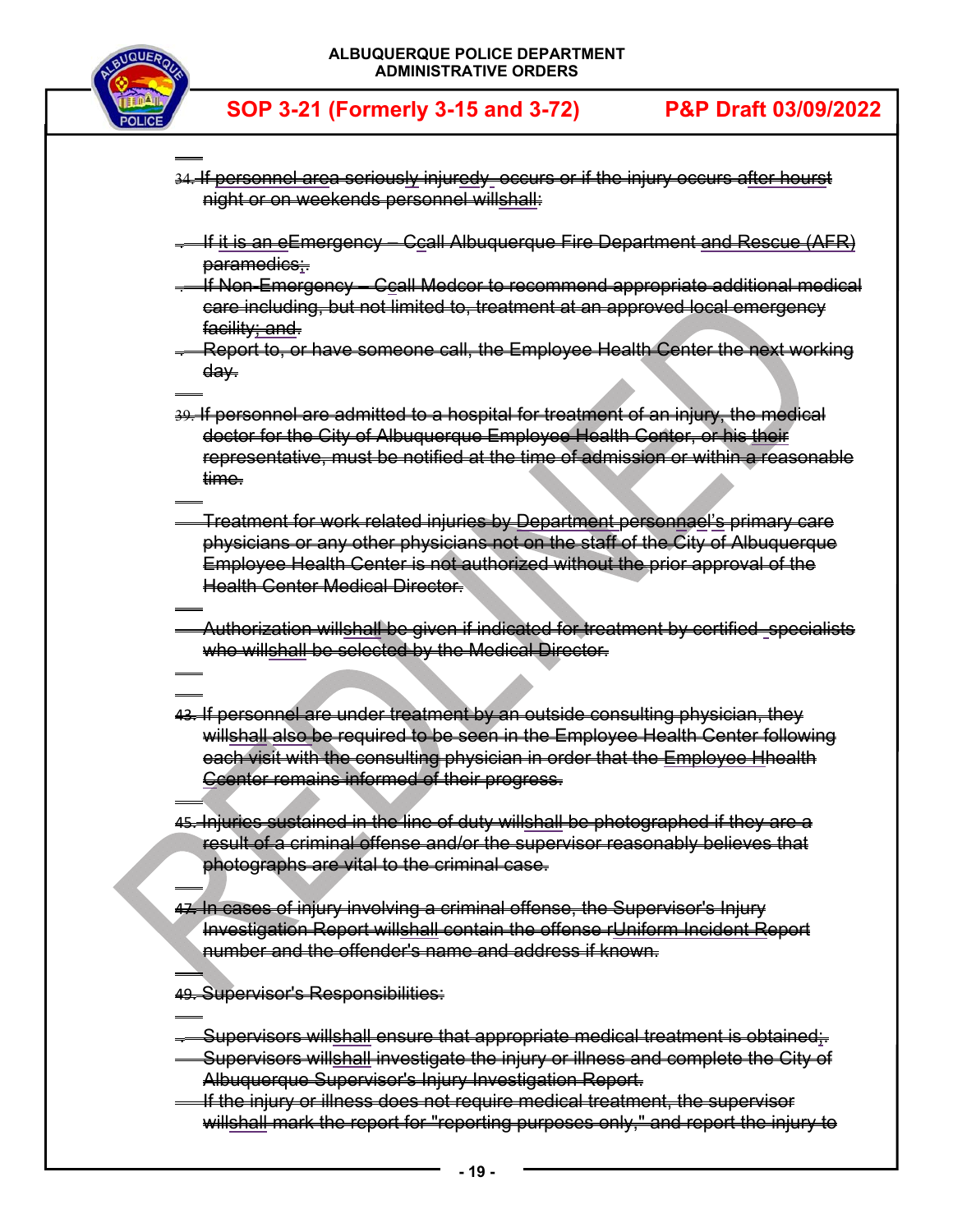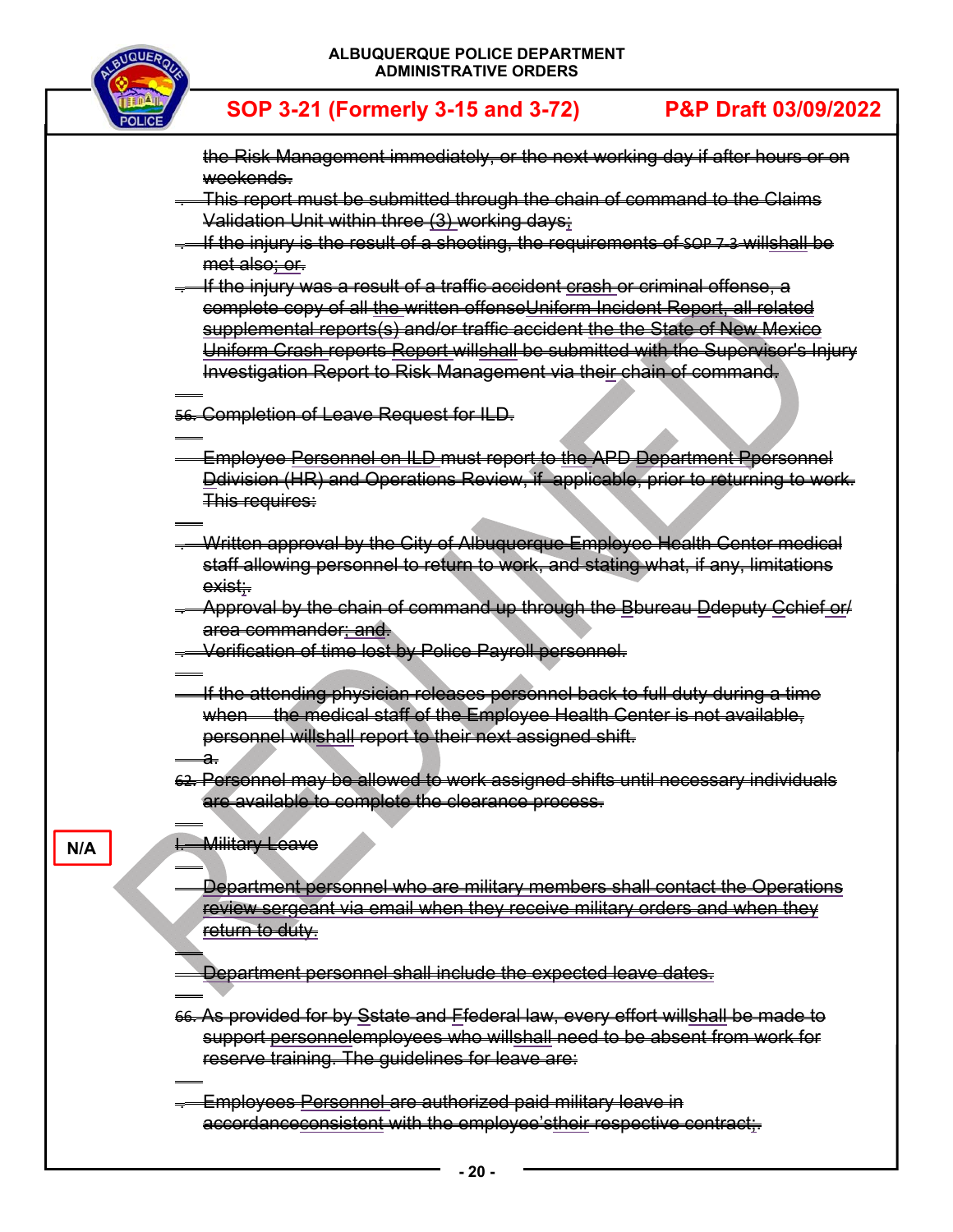

**4** 

**7** 

**SOP 3-21 (Formerly 3-15 and 3-72) P&P Draft 03/09/2022**

 Leave willshall be granted for any activity or training for employees personnel who have active- duty orders. This willshall include any active- duty training time. Orders must include travel time in order to claim travel time as part of military leave. Leave may be authorized if military orders are not available at time of departure. Employees Personnel willshall be allowed to attend regularly scheduled drills; . Paid Military Leave willshall be the preferred method. . Compensatory time or vacation can be used at the employee's discretion. Sick Hazard pay can also be used as long as the employee has eight hundred (800) hours of sick leave. . Military Leave without pay willshall be used per City of Albuquerque Merit System Ordinance. . Employees Personnel willshall notify their supervisors and Payroll/Personnel of their anticipated absences, to include regularly scheduled drills at the beginning of the federal fiscal year (October 1st): . Supervisors and Payroll/Personnel may request a memorandum from the employee's personnel's unit Commander or Non-Commissioned Officer in Charge (NCOIC) listing planned training activities. . When drill dates change on short notice, the employee personnel must provide documentation to Ppayroll/Personnel from their military supervisor. . Every effort should be made to minimize the negative impact of absences on non-military members. . The Chief of Police willshall appoint a military liaison officer;. . He or sheThey should be both a sworn police officerpersonnel and commissioned officer in the guard/reserve. . Liaison officer willshall ensure participation and be familiar with Employer Support of the Guard/Reserve programs. . The military liaison officer willshall be available, in addition to normal duties, to coordinate and resolve problems between supervisor (whether military or Ddepartment) and employee at the lowest, most informal level possible. . Military Leave with pay is authorized in accordanceconsistent with the City of Albuquerque Merit System Ordinance;. Personnel requesting Military Leave will<u>shall</u> submit their military orders that direct them to active -duty or active -duty for training to APD payrollthe Payroll Unit. Personnel requesting Military Leave, including monthly drill and deployment, shall notify Court Services of the anticipated absence in accordance consistent with SOP 2-76 Court. If orders are received with less than forty-eight (48)-hours' noticehours' notice, the military member's supervisor may provide notice to Court Services on their behalf. . Personnel shall notify their supervisors and the APD Payroll Unit as far in advance as possible of expected active- duty military requirements. . Personnel receiving active military orders willshall complete the following in order: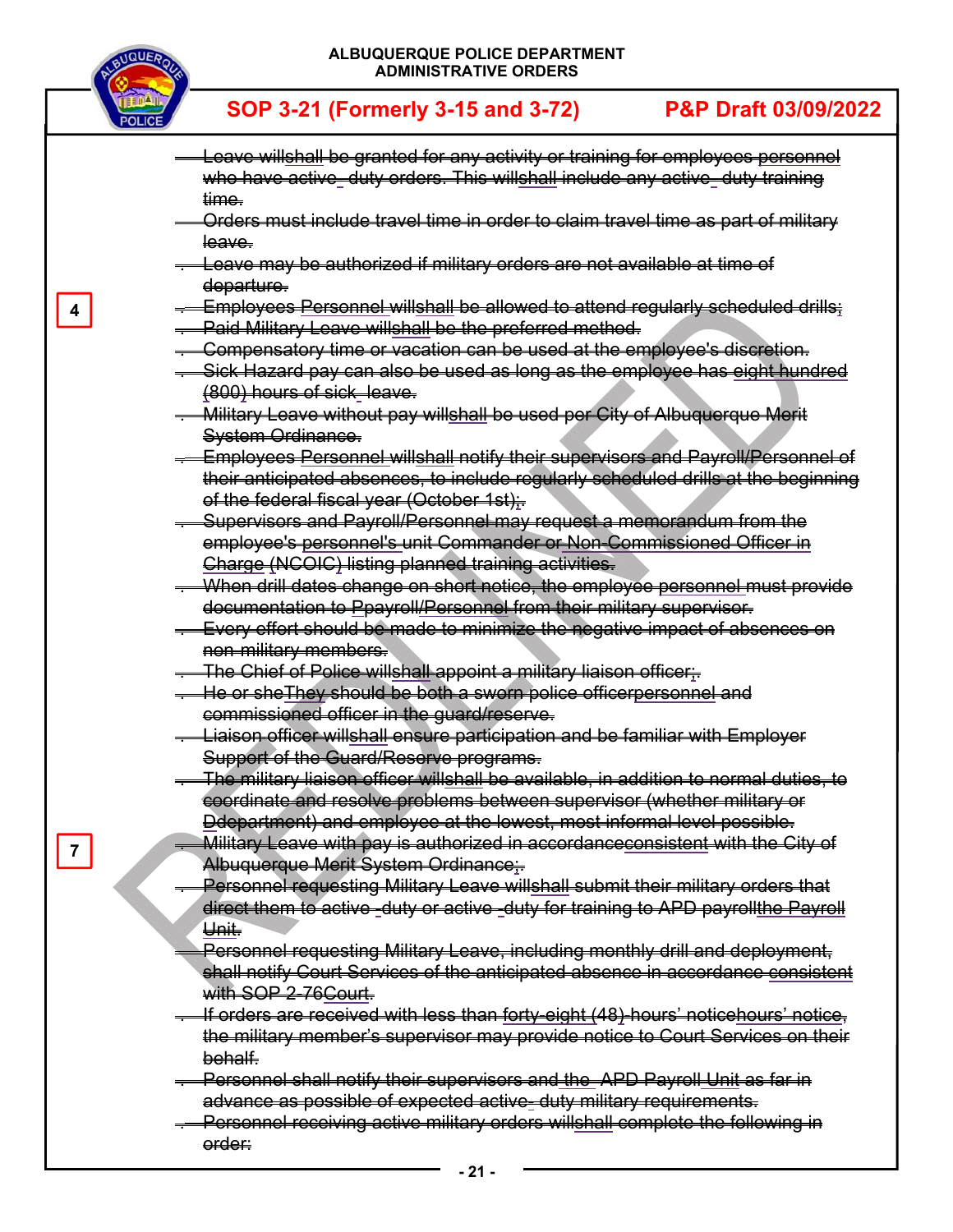

- . If the active military orders last longer than fourteen (14) days but less than thirty (30) days, personnel shall Tpark theirurn in Ddepartment vehicle, if applicable, to at Pino Yards placing the keys into the appropriate drop-box, and shall notify Operations Review, if the active military orders last longer than fourteen (14) days in caccordance onsistent with SOP Department Property2-2- 4<del>(L)(f).<u>);</u></del>
- . Take a copy of the military orders to Payroll/Personnel.;
- 0. Payroll willshall inform Property of the change in status.
- 0. Payroll willshall notify Risk Management to remove the employee's name from the "random drug test" pool if orders exceed five (5) days.
- 0. Payroll willshall notify the Military Liaison Officer of orders.
- . Turn in Ddepartment issued equipment to Property, if the military orders last longer than thirty (30) days, consistent with SOP Department Propertyin accordance with SOP 2-2-4(L)(1).;
- . If active military orders are extended, it is the responsibility of the employeepersonnel to inform Payroll/Personnel and the Military Liaison Officer. A copy of the extended orders must be sent to Payroll/Personnel.; and
- . City health insurance benefits willshall cease unless the military member continues to pay their portion of the benefit.
- . Time coded, as military leave willshall not count towards completion of the officer's sworn personnel's twelve (12)-month probation;.
- . Department seniority willshall not be affected due to military leave.
- . Personnel returning from active military orders and/or re-acclimation time willshall complete the following in order:
- Report to Payroll/Personnel to obtain a check-in procedure list.
- . Provide a copy of any amended orders to Payroll, specifically orders ending earlier than previously scheduled.;
- 0. Payroll willshall inform Internal Affairs, Risk Management, and the Advanced Training Unit (sSworn) of the return of the military member.
- **Contact the Military Liaison Officer:**

 $\overline{a}$ 

- . In accordanceConsistent with the City of Albuquerque's Substance Abuse Policy, returning military members who have been on an active military status for a period of ninety (90) days, or more, willshall report for a drug test to be completed. The test shall be completed at the earliest opportunity.;
- . Upon completion of the drug test, the returning military member willshall report to the Advanced Training Unit at the Albuquerque Police Department Academy if (Sworn) or report to their supervisor if (civilian).;
- . When the results of the drug test are received, Operations Review willshall notify the returning military member, the Military Liaison Officer, and the Property Unit for (Sworn).; and
- Uniformed Services Employment and Reemployment Rights Act (USERRA) gives allowance for re-acclimation time based on length of deployment.
- If a military member chooses to take re-acclimation time, it shall be used prior to checking back in with the department.
- . Upon taking re-acclimation time, a military member may use Vacation and/or CompCompensatory time during that time.